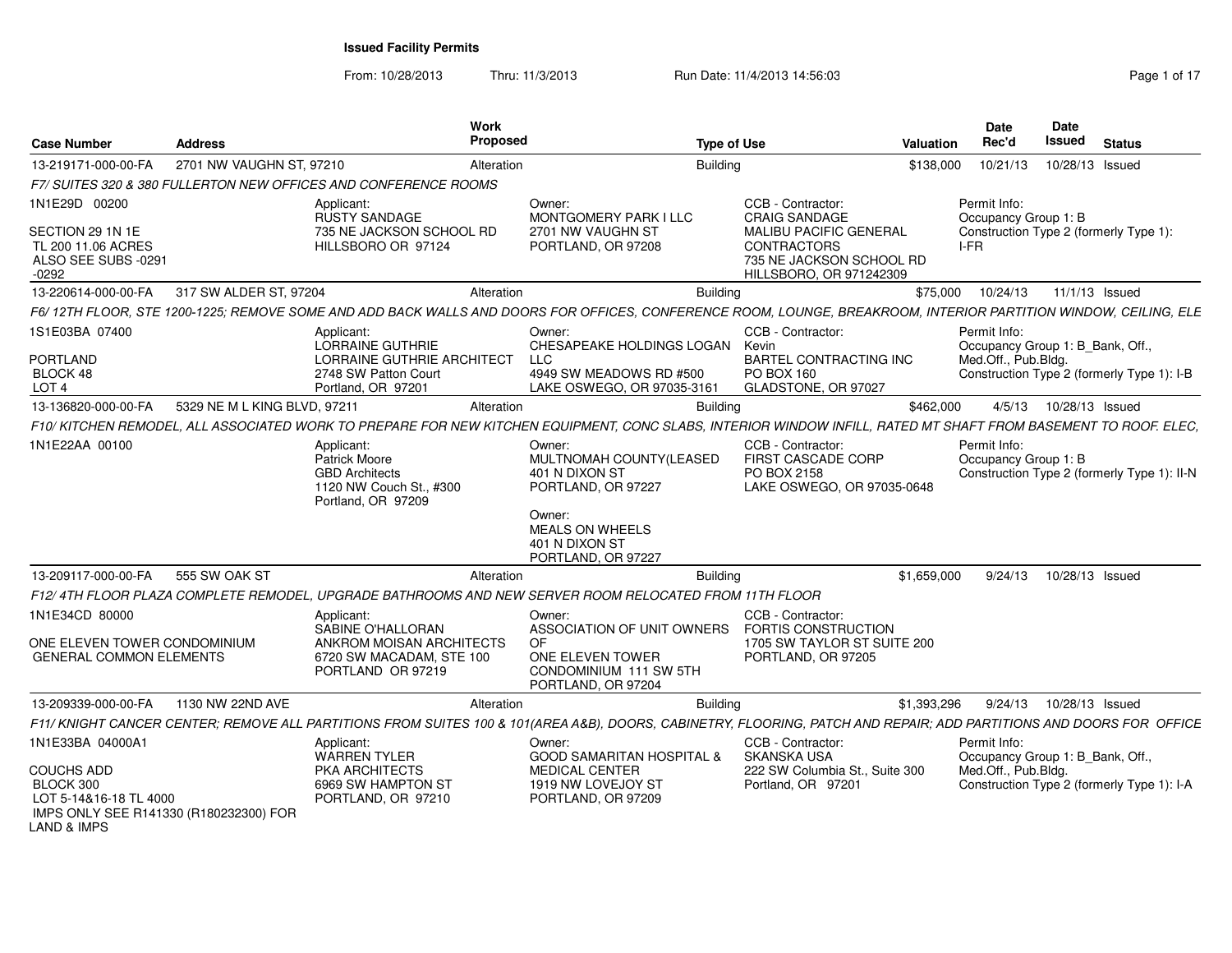From: 10/28/2013Thru: 11/3/2013 Run Date: 11/4/2013 14:56:03

| Page 2 of 17 |  |  |
|--------------|--|--|
|--------------|--|--|

| <b>Case Number</b>                             | <b>Address</b>             |                                                                                                  | <b>Work</b><br>Proposed |                                                                                                                                                                            | <b>Type of Use</b> |                                                                                                        | Valuation | Date<br>Rec'd                        | <b>Date</b><br>Issued | <b>Status</b>                          |
|------------------------------------------------|----------------------------|--------------------------------------------------------------------------------------------------|-------------------------|----------------------------------------------------------------------------------------------------------------------------------------------------------------------------|--------------------|--------------------------------------------------------------------------------------------------------|-----------|--------------------------------------|-----------------------|----------------------------------------|
| 13-214553-000-00-FA                            | 4001 SW CANYON RD, 97221   |                                                                                                  | Alteration              |                                                                                                                                                                            | <b>Building</b>    |                                                                                                        | \$25,000  | 10/9/13                              | 10/29/13 Issued       |                                        |
|                                                |                            |                                                                                                  |                         | F1/DEMO BAND STAGE; REMOVE TREES, CAP UTILITIES, CLEARING AND GRUBBING, SEDIMENTATION CONTROL, ETC                                                                         |                    |                                                                                                        |           |                                      |                       |                                        |
| 1S1E05 01400                                   |                            | Applicant:<br><b>DOUG NELSON</b>                                                                 |                         | Owner:<br><b>METRO</b>                                                                                                                                                     |                    | CCB - Contractor:<br>CORPAC CONSTRUCTION                                                               |           |                                      |                       |                                        |
| SECTION 05 1S 1E<br>TL 1400 60.69 ACRES        |                            | NELSON CAPITOL CPM LLC<br>1410 NW JOHNSON ST<br>PORTLAND, OR 97209                               |                         | 600 NE GRAND AVE<br>PORTLAND, OR 97232-2736                                                                                                                                |                    | <b>COMPANY</b><br>PO BOX 1882<br>CORVALLIS, OR 97339                                                   |           |                                      |                       |                                        |
| 13-219900-000-00-FA                            | 830 NE 47TH AVE, 97213     |                                                                                                  | Alteration              |                                                                                                                                                                            | Building           |                                                                                                        | \$31,850  | 10/22/13                             |                       | 10/30/13 Under Inspection              |
|                                                |                            | B1/ PCC THERAPHY POOL SPA REPLACEMENT NEW PATIENT LIFT (ARJO)                                    |                         |                                                                                                                                                                            |                    |                                                                                                        |           |                                      |                       |                                        |
| 1N2E31BD 04200                                 |                            | Applicant:<br><b>RICK ROBINSON</b><br>4400 NE HALSEY, BLDG 1, SUITE<br>160<br>PORTLAND, OR 97213 |                         | Owner:<br>PROVIDENCE HEALTH<br>4400 NE HALSEY ST BLDG 1 #160<br>PORTLAND, OR 97213-1545                                                                                    |                    | CCB - Contractor:<br>ANDERSEN CONSTRUCTION<br><b>COMPANY</b><br>PO BOX 6712<br>PORTLAND, OR 97228-6712 |           |                                      |                       |                                        |
|                                                |                            |                                                                                                  |                         | Owner:<br>SERVICES-OREGON<br>4400 NE HALSEY ST BLDG 1 #160<br>PORTLAND, OR 97213-1545                                                                                      |                    |                                                                                                        |           |                                      |                       |                                        |
| 13-221319-000-00-FA                            | 1220 SW MORRISON ST, 97205 |                                                                                                  | Alteration              |                                                                                                                                                                            | <b>Building</b>    |                                                                                                        | \$25,000  | 10/25/13                             | 10/30/13 Issued       |                                        |
|                                                |                            |                                                                                                  |                         | B1/ SUITE 200; REMOVE SOME AND ADD BACK PARTITIONS TO CREATE OFFICES, SERVER ROOM, CONFERENCE ROOM, CEILING, ELEC                                                          |                    |                                                                                                        |           |                                      |                       |                                        |
| 1N1E33DD 06200<br><b>PORTLAND</b>              |                            | Applicant:<br><b>MARK WOLFE</b><br><b>AMERICAN PROPERTY</b>                                      |                         | Owner:<br><b>WESTON INVESTMENT CO LLC</b><br>2154 NE BROADWAY #200                                                                                                         |                    |                                                                                                        |           | Permit Info:<br>Occupancy Group 1: B |                       | Construction Type 2 (formerly Type 1): |
| <b>BLOCK S1/2H</b><br><b>LOT 1-8</b>           |                            | <b>MANAGEMENT</b><br>2510 NE MULTNOMAH<br>PORTLAND OR 97232                                      |                         | PORTLAND, OR 97232-1590                                                                                                                                                    |                    |                                                                                                        |           | I-FR                                 |                       |                                        |
| 13-221225-000-00-FA                            | 1515 SW 5TH AVE, 97201     |                                                                                                  | Alteration              |                                                                                                                                                                            | <b>Building</b>    |                                                                                                        | \$17,500  | 10/25/13                             | 10/30/13 Issued       |                                        |
|                                                |                            |                                                                                                  |                         | B2/ SUITE 800S; PARTITION WALLS AND DOORS WITH SIDE LIGHTS FOR FOUR OFFICES W/OPEN AREA, CEILING, ELEC                                                                     |                    |                                                                                                        |           |                                      |                       |                                        |
| 1S1E03BC 03700                                 |                            | Applicant:<br><b>MARK WOLFE</b>                                                                  |                         | Owner:<br><b>WESTON INVESTMENT CO LLC</b>                                                                                                                                  |                    |                                                                                                        |           | Permit Info:<br>Occupancy Group 1: B |                       |                                        |
| <b>PORTLAND</b><br>BLOCK 164<br><b>LOT 1-8</b> |                            | AMERICAN PROPERTY<br><b>MANAGEMENT</b><br>2510 NE MULTNOMAH<br>PORTLAND OR 97232                 |                         | 2154 NE BROADWAY #200<br>PORTLAND, OR 97232-1590                                                                                                                           |                    |                                                                                                        |           | I-FR                                 |                       | Construction Type 2 (formerly Type 1): |
| 13-220856-000-00-FA                            | 5107 NE 158TH AVE          |                                                                                                  | Alteration              |                                                                                                                                                                            | Building           |                                                                                                        | \$31,606  | 10/24/13                             | 10/30/13 Issued       |                                        |
|                                                |                            |                                                                                                  |                         | F3/BLDG 3 OFFICE; REMOVE SOME, ADD BACK WALLS AND DOORS FOR OFFICES, TWO NEW PIT TYPE DOCK LEVELERS AT ROLL UP DOORS, ELEC---maintain current sprinkler and alarm coverage |                    |                                                                                                        |           |                                      |                       |                                        |
| 1N2E24 01802                                   |                            | Applicant:<br>Dale Poppe<br>Group Mackenzie<br>1515 SE Water Ave. #100<br>Portland, OR 97214     |                         | Owner:<br>DISTRIBUTION FUNDING III INC<br>4545 AIRPORT WAY<br>DENVER, CO 80239                                                                                             |                    | CCB - Contractor:<br>VANOSDEL CONSTRUCTION<br>PO BOX 1057<br>BATTLEGROUND, WA 98604                    |           |                                      |                       |                                        |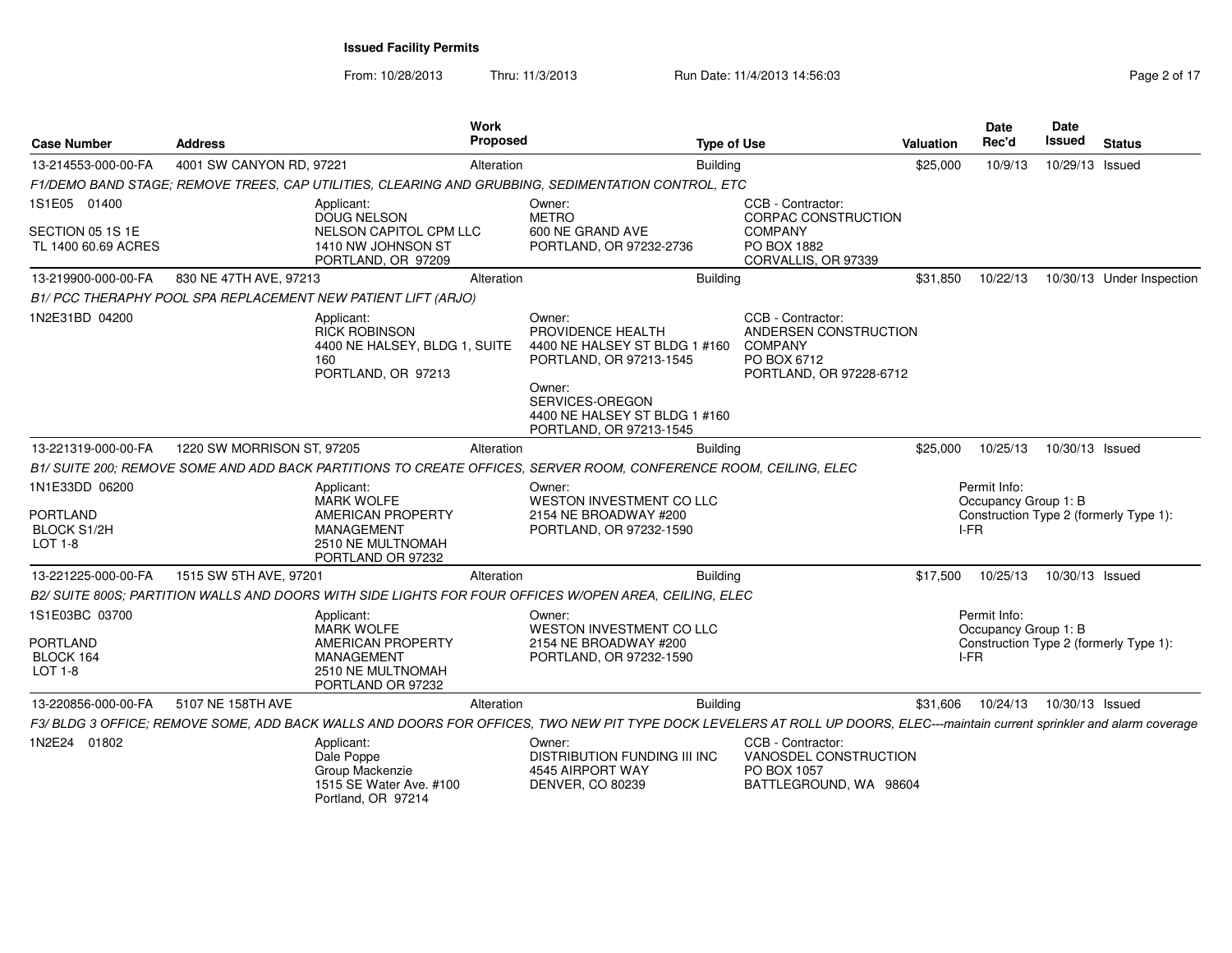From: 10/28/2013

Thru: 11/3/2013 **Run Date: 11/4/2013 14:56:03** Rege 3 of 17

|                                     |                              |                                          | <b>Work</b> |                                                                                                                                                                   |                                                  |                  | Date                                   | <b>Date</b>     |                                              |
|-------------------------------------|------------------------------|------------------------------------------|-------------|-------------------------------------------------------------------------------------------------------------------------------------------------------------------|--------------------------------------------------|------------------|----------------------------------------|-----------------|----------------------------------------------|
| <b>Case Number</b>                  | <b>Address</b>               |                                          | Proposed    | <b>Type of Use</b>                                                                                                                                                |                                                  | <b>Valuation</b> | Rec'd                                  | <b>Issued</b>   | <b>Status</b>                                |
| 13-200880-DFS-01-FA                 | 5050 NE HOYT ST, 97213       |                                          | Alteration  | <b>Building</b>                                                                                                                                                   |                                                  | \$               | 10/25/13                               | 10/31/13 Issued |                                              |
| <b>B2/ DFS FOR PANELS</b>           |                              |                                          |             |                                                                                                                                                                   |                                                  |                  |                                        |                 |                                              |
| 1N2E31BD 03800                      |                              | Applicant:                               |             | Owner:                                                                                                                                                            | CCB - Contractor:                                |                  | Permit Info:                           |                 |                                              |
| <b>CENTER ADD</b>                   |                              | <b>DENIZ ARAC</b><br>425 NW 10TH AVE     |             | PROVIDENCE HEALTH<br>4400 NE HALSEY ST BLDG 1 #160                                                                                                                | <b>HOWARD S WRIGHT</b><br><b>CONSTRUCTORS LP</b> |                  | Occupancy Group 1: B                   |                 | Construction Type 2 (formerly Type 1):       |
| BLOCK <sub>3</sub>                  |                              | PORTLAND, OR 97209                       |             | PORTLAND, OR 97213-1545                                                                                                                                           | P.O. BOX 3764                                    |                  | I-FR                                   |                 |                                              |
| LOT 1-7 INC PT VAC ST               |                              |                                          |             | Owner:                                                                                                                                                            | SEATTLE, WA 98124                                |                  |                                        |                 |                                              |
| LOT 20-26 EXC PT IN ST              |                              |                                          |             | SERVICES-OREGON<br>4400 NE HALSEY ST BLDG 1 #160<br>PORTLAND, OR 97213-1545                                                                                       |                                                  |                  |                                        |                 |                                              |
| 13-220334-000-00-FA                 | 3600 N INTERSTATE AVE, 97227 |                                          | Alteration  | Building                                                                                                                                                          |                                                  | \$8,000          | 10/23/13                               | 10/31/13 Issued |                                              |
|                                     |                              |                                          |             | B1/ ROOM 1108 IRT IROC RADIATION ONCLOLOGY HDR INTERALIZATION - ADDING WALL AND DOOR TO CREATE AN OFFICE                                                          |                                                  |                  |                                        |                 |                                              |
| 1N1E22CC 13200                      |                              | Applicant:                               |             | Owner:                                                                                                                                                            | CCB - Contractor:                                |                  |                                        |                 |                                              |
|                                     |                              | TRUDY JACOBS                             |             | KAISER FOUNDATION HEALTH                                                                                                                                          | ANDERSEN CONSTRUCTION                            |                  |                                        |                 |                                              |
| <b>MULTNOMAH</b><br>BLOCK 31        |                              | 6712 N CUTTER CIR.<br>PORTLAND, OR 97217 |             | 500 NE MULTNOMAH ST #100<br>PORTLAND, OR 97232-2031                                                                                                               | <b>COMPANY</b><br>PO BOX 6712                    |                  |                                        |                 |                                              |
| LOT 1-16 TL 13200                   |                              |                                          |             |                                                                                                                                                                   | PORTLAND, OR 97228-6712                          |                  |                                        |                 |                                              |
|                                     |                              |                                          |             | Owner:<br>PLAN OF THE NORTHWEST                                                                                                                                   |                                                  |                  |                                        |                 |                                              |
|                                     |                              |                                          |             | 500 NE MULTNOMAH ST #100                                                                                                                                          |                                                  |                  |                                        |                 |                                              |
|                                     |                              |                                          |             | PORTLAND, OR 97232-2031                                                                                                                                           |                                                  |                  |                                        |                 |                                              |
| 13-215749-000-00-FA                 | 1626 SE WATER AVE, 97214     |                                          | Alteration  | <b>Building</b>                                                                                                                                                   |                                                  | \$315,507        | 10/11/13                               | 10/31/13 Issued |                                              |
|                                     |                              |                                          |             | B1/ REPLACE EXISTING ROOFING SYSTEM WITH TREMCO COMPOSITE PLY, POWER PLY-FLEECE BACK 60 MIL TPO                                                                   |                                                  |                  |                                        |                 |                                              |
| 1S1E03DA 01701                      |                              | Applicant:                               |             | Owner:                                                                                                                                                            | CCB - Contractor:                                |                  | Permit Info:                           |                 |                                              |
| PARTITION PLAT 1995-58              |                              | JEFF BRANDT<br>1626 SE WATER AVE         |             | PORTLAND COMMUNITY COLLEGE SNYDER ROOFING OF OREGON<br>PO BOX 6119                                                                                                | <b>LLC</b>                                       |                  | Occupancy Group 1: B                   |                 | Construction Type 2 (formerly Type 1): III-B |
| LOT <sub>1</sub>                    |                              | PORTLAND, OR 97214                       |             | ALOHA, OR 97007-0119                                                                                                                                              | PO BOX 23819                                     |                  |                                        |                 |                                              |
|                                     |                              |                                          |             |                                                                                                                                                                   | TIGARD OR 97281                                  |                  |                                        |                 |                                              |
| 13-212187-DFS-01-FA                 | 2801 N GANTENBEIN AVE, 97227 |                                          | Alteration  | <b>Building</b>                                                                                                                                                   |                                                  | \$               | 10/23/13                               | 10/31/13 Issued |                                              |
| <b>B1/DFS FOR SEISMIC FOR FCU'S</b> |                              |                                          |             |                                                                                                                                                                   |                                                  |                  |                                        |                 |                                              |
| 1N1E27AC 01100                      |                              | Applicant:<br><b>NOLAN DOYLE</b>         |             | Owner:<br><b>EMANUEL HOSPITAL</b>                                                                                                                                 | CCB - Contractor:<br>TOTAL MECHANICAL INC        |                  | Permit Info:<br>Occupancy Group 1: I-2 |                 |                                              |
| <b>ABENDS ADD</b>                   |                              | 1498 SE TECH CENTER PL SUITE             |             | 1919 NW LOVEJOY ST                                                                                                                                                | PO BOX 15099                                     |                  |                                        |                 | Construction Type 2 (formerly Type 1): I-A   |
| <b>BLOCK 4</b>                      |                              | 180                                      |             | PORTLAND, OR 97209                                                                                                                                                | PORTLAND, OR 972935099                           |                  |                                        |                 |                                              |
| LOT 1-18 TL 1100                    |                              | VANCOUVER, WA98683                       |             |                                                                                                                                                                   |                                                  |                  |                                        |                 |                                              |
| 13-221396-000-00-FA                 | 7000 NE AIRPORT WAY, 97218   |                                          | Alteration  | <b>Building</b>                                                                                                                                                   |                                                  | \$40,000         | 10/25/13                               | 10/31/13 Issued |                                              |
|                                     |                              |                                          |             | F13/ ALASKA AIRLINES RELOCATE INFLIGHT ADMIN OFFICE AND CONFERENCE ROOM SPACE TO ADJACENT SPACE AND MODIY EXISTING SPACE FOR ADDITIONAL CHECK-IN STATIONS ****BID |                                                  |                  |                                        |                 |                                              |
| 1N2E08B 00400                       |                              | Applicant:<br><b>GAVIN RUSSELL</b>       |             | Owner:<br>PORT OF PORTLAND                                                                                                                                        | CCB - Contractor:<br><b>STEVEN M RYDER</b>       |                  | Permit Info:<br>Occupancy Group 1: A-2 |                 |                                              |
| SECTION 08 1N 2E                    |                              | CIDA INC.                                |             | PO BOX 3529                                                                                                                                                       | 504 W 45TH ST                                    |                  |                                        |                 | Construction Type 2 (formerly Type 1): I-A   |
| TL 400 7.39 ACRES                   |                              | PORTLAND, OR 97224                       |             | PORTLAND, OR 97208-3529                                                                                                                                           | VANCOUVER, WA 98660                              |                  |                                        |                 |                                              |
| <b>TERMINAL BLDG</b><br>NONTAXABLE  |                              |                                          |             |                                                                                                                                                                   |                                                  |                  |                                        |                 |                                              |
| SEE TAXABLE SUB ACCOUNTS            |                              |                                          |             |                                                                                                                                                                   |                                                  |                  |                                        |                 |                                              |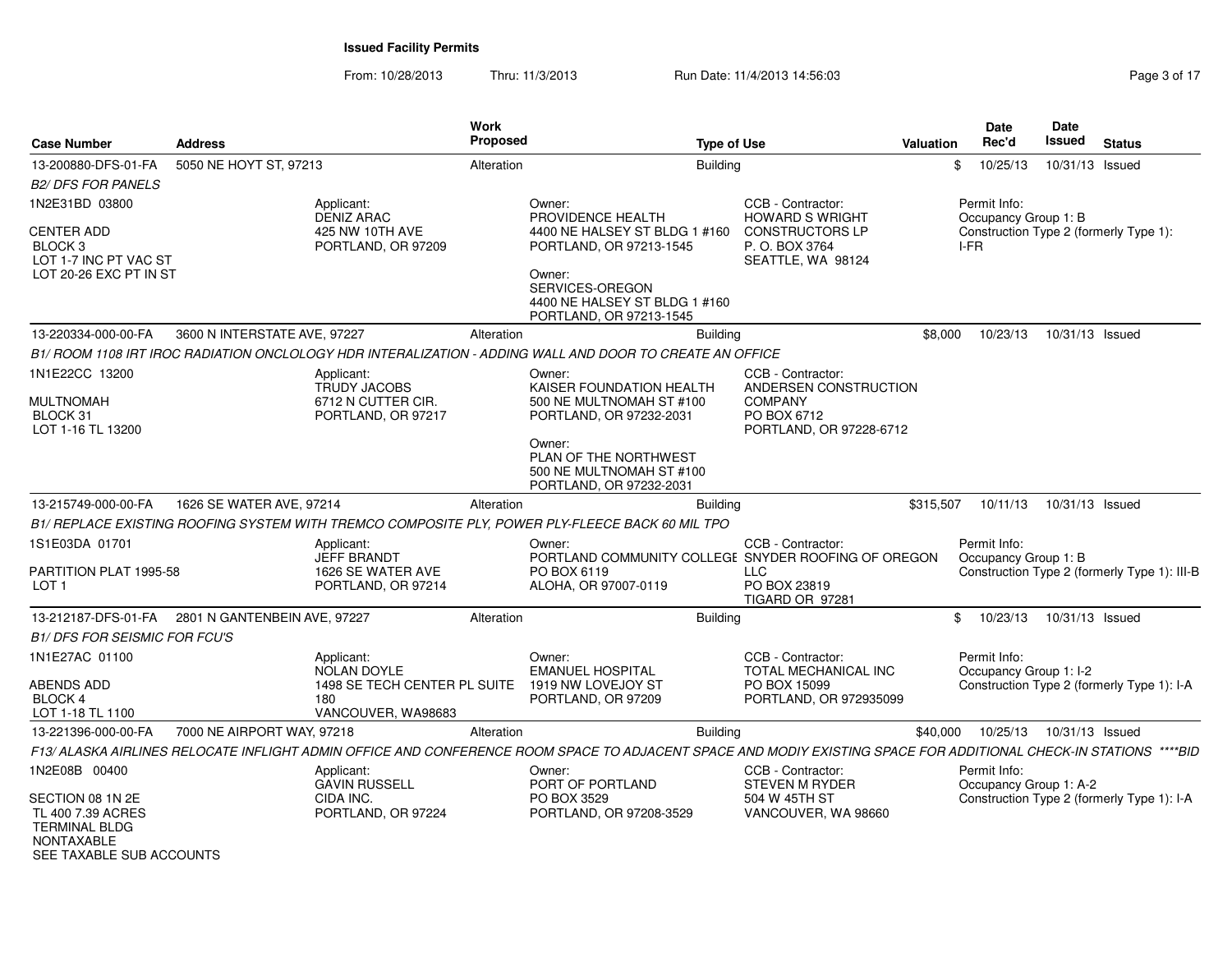From: 10/28/2013Thru: 11/3/2013 **Run Date: 11/4/2013 14:56:03** Rege 4 of 17

| <b>Case Number</b>                                                                                             | <b>Address</b>                                         |                                                                                                   | <b>Work</b><br><b>Proposed</b> |                                                                                                                                   | <b>Type of Use</b> |                                                                                                     | Valuation | <b>Date</b><br>Rec'd                   | Date<br><b>Issued</b> | <b>Status</b>                              |
|----------------------------------------------------------------------------------------------------------------|--------------------------------------------------------|---------------------------------------------------------------------------------------------------|--------------------------------|-----------------------------------------------------------------------------------------------------------------------------------|--------------------|-----------------------------------------------------------------------------------------------------|-----------|----------------------------------------|-----------------------|--------------------------------------------|
| 13-221408-000-00-FA                                                                                            | 7000 NE AIRPORT WAY, 97218                             |                                                                                                   | Alteration                     |                                                                                                                                   | <b>Building</b>    |                                                                                                     | \$20,000  | 10/25/13                               | 10/31/13 Issued       |                                            |
|                                                                                                                |                                                        |                                                                                                   |                                | F13/ ALASKA AIRLINES MENZIES TI NEW WALL TO CREATE DIVIDED ROOM FOR TRAINING AREA AND LOCKER/BREAK ROOM AREA ****BID ESTIMATE**** |                    |                                                                                                     |           |                                        |                       |                                            |
| 1N2E08B 00400                                                                                                  |                                                        | Applicant:<br><b>GAVIN RUSSELL</b>                                                                |                                | Owner:<br>PORT OF PORTLAND                                                                                                        |                    | CCB - Contractor:<br><b>STEVEN M RYDER</b>                                                          |           | Permit Info:<br>Occupancy Group 1: A-2 |                       |                                            |
| SECTION 08 1N 2E<br>TL 400 7.39 ACRES<br><b>TERMINAL BLDG</b><br><b>NONTAXABLE</b><br>SEE TAXABLE SUB ACCOUNTS |                                                        | CIDA INC.<br>PORTLAND, OR 97224                                                                   |                                | PO BOX 3529<br>PORTLAND, OR 97208-3529                                                                                            |                    | 504 W 45TH ST<br>VANCOUVER, WA 98660                                                                |           |                                        |                       | Construction Type 2 (formerly Type 1): I-A |
| 13-220243-000-00-FA                                                                                            | 1500 SW 1ST AVE, 97201                                 |                                                                                                   | Alteration                     |                                                                                                                                   | <b>Building</b>    |                                                                                                     | \$40,000  | 10/23/13                               |                       | 10/31/13 Under Inspection                  |
|                                                                                                                | F13/ SUITE 770 OBD TENANT SPACE RECONFIGURE & REMODEL  |                                                                                                   |                                |                                                                                                                                   |                    |                                                                                                     |           |                                        |                       |                                            |
| 1S1E03CA 00600<br>PORTLAND                                                                                     |                                                        | Applicant:<br><b>DAVID BROWN</b><br><b>MELVIN MARK COMPANIES</b>                                  |                                | Owner:<br><b>URBAN OFFICE</b><br>111 SW COLUMBIA ST #1380                                                                         |                    | CCB - Contractor:<br>MELVIN MARK CONSTRUCTION C(Occupancy Group 1: B<br>111 SW COLUMBIA ST STE 1380 |           | Permit Info:                           |                       | Construction Type 2 (formerly Type 1): I-A |
| <b>BLOCK 116 TL 600</b>                                                                                        |                                                        | 111 SW COLUMBIA, STE 1380<br>PORTLAND OR 97201                                                    |                                | PORTLAND, OR 97201-5845<br>Owner:<br><b>PARKING</b><br>111 SW COLUMBIA ST #1380<br>PORTLAND, OR 97201-5845                        |                    | PORTLAND, OR 972015873                                                                              |           |                                        |                       |                                            |
|                                                                                                                |                                                        |                                                                                                   |                                | Owner:<br><b>FACILITIES</b><br>111 SW COLUMBIA ST #1380<br>PORTLAND, OR 97201-5845                                                |                    |                                                                                                     |           |                                        |                       |                                            |
| 13-220656-000-00-FA                                                                                            |                                                        | 3181 SW SAM JACKSON PARK RD - Bldg OHS, 9 Alteration                                              |                                |                                                                                                                                   | <b>Building</b>    |                                                                                                     | \$285,000 | 10/24/13                               | 10/31/13 Issued       |                                            |
|                                                                                                                |                                                        |                                                                                                   |                                | F6/6TH FLOOR, C-WING, OR #14 UPGRADES, REMOVE AND ADD BACK CASEWORK, DOORS, FIXTURES, FLOORING, CEILING, ELEC                     |                    |                                                                                                     |           |                                        |                       |                                            |
| 1S1E09 00200                                                                                                   |                                                        | Applicant:<br><b>MARCUS MORGAN</b><br>PKA ARCHITECTS<br>6969 SW HAMPTON ST.<br>PORTLAND, OR 97239 |                                | Owner:<br>OREGON STATE OF<br>3181 SW SAM JACKSON PARK RD 222 SW Columbia St., Suite 300<br>PORTLAND, OR 97239                     |                    | CCB - Contractor:<br><b>SKANSKA USA</b><br>Portland, OR 97201                                       |           | Permit Info:<br>Occupancy Group 1: I-2 |                       | Construction Type 2 (formerly Type 1): I-A |
| 13-217618-000-00-FA                                                                                            | 421 SW 6TH AVE, 97205                                  |                                                                                                   | Alteration                     |                                                                                                                                   | <b>Building</b>    |                                                                                                     | \$50,000  | 10/16/13                               |                       | 11/1/13 Issued                             |
|                                                                                                                | F7/ BANK OF AMERICA (439 SW 6TH AVE) NEW ATM VESTIBULE |                                                                                                   |                                |                                                                                                                                   |                    |                                                                                                     |           |                                        |                       |                                            |
| 1N1E34CC 04300<br>PORTLAND                                                                                     |                                                        | Applicant:<br>RICK HICKMAN<br>ANDERSEN CONSTRUCTION                                               |                                | Owner:<br>COMMONWEALTH ACQUISITION<br>LLC.                                                                                        |                    | CCB - Contractor:<br>ANDERSEN CONSTRUCTION<br><b>COMPANY</b>                                        |           |                                        |                       |                                            |
| BLOCK 176<br>LOT 1-4                                                                                           |                                                        | 6712 N CUTTER CIRCLE<br>PORTLAND, OR 97217                                                        |                                | 1215 4TH AVE #600<br>SEATTLE, WA 98161-1001                                                                                       |                    | PO BOX 6712<br>PORTLAND, OR 97228-6712                                                              |           |                                        |                       |                                            |
| 13-219856-000-00-FA                                                                                            | 1136 SW MONTGOMERY ST, 97201                           |                                                                                                   | Alteration                     |                                                                                                                                   | <b>Building</b>    |                                                                                                     | \$150,000 | 10/22/13                               |                       | 11/1/13 Issued                             |
| <b>B1/ ROOM 101 OFFICE REMODEL</b>                                                                             |                                                        |                                                                                                   |                                |                                                                                                                                   |                    |                                                                                                     |           |                                        |                       |                                            |
| 1S1E04AC 02100                                                                                                 |                                                        | Applicant:<br><b>FRANCIS MCBRIDE</b>                                                              |                                | Owner:<br>OREGON STATE OF (BD OF                                                                                                  |                    |                                                                                                     |           | Permit Info:<br>Occupancy Group 1: R1  |                       |                                            |
| PORTLAND<br>BLOCK 269<br>LOT 1-8 TL 2100                                                                       |                                                        | PORTLAND STATE UNIVERSITY<br>617 SW Montgomery St, Ste 202<br>Portland, OR 97201                  |                                | <b>HIGHER EDUCATION</b><br>PO BOX 3175<br>EUGENE, OR 97403-0175                                                                   |                    |                                                                                                     |           | $V-1HR$                                |                       | Construction Type 2 (formerly Type 1):     |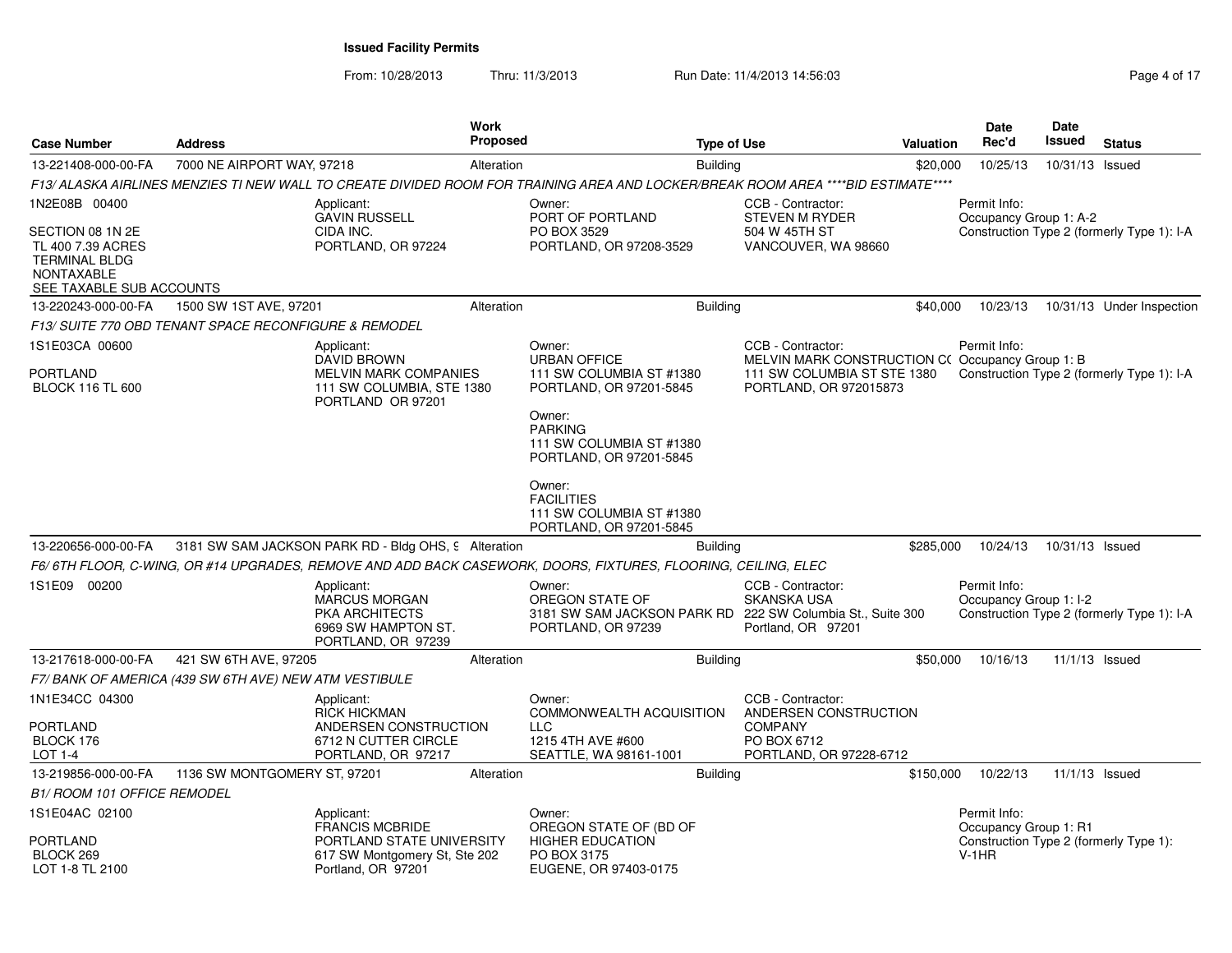From: 10/28/2013Thru: 11/3/2013 **Run Date: 11/4/2013 14:56:03** Rege 5 of 17

| <b>Case Number</b>                                                             | <b>Address</b>                                        | <b>Work</b><br>Proposed                                                                                                                                           |                                                                                    | <b>Type of Use</b> |                                                      | <b>Valuation</b> | Date<br>Rec'd                          | Date<br>Issued | <b>Status</b>                              |
|--------------------------------------------------------------------------------|-------------------------------------------------------|-------------------------------------------------------------------------------------------------------------------------------------------------------------------|------------------------------------------------------------------------------------|--------------------|------------------------------------------------------|------------------|----------------------------------------|----------------|--------------------------------------------|
| 13-220707-000-00-FA                                                            | 1600 SW 4TH AVE, 97201                                | Alteration                                                                                                                                                        |                                                                                    | <b>Building</b>    |                                                      | \$100,000        | 10/24/13                               | 11/1/13 Issued |                                            |
|                                                                                |                                                       | B1/ ROOM 840 GENERAL COUNSEL OFFICE REMODEL ADD WALLS TO CREATE NEW PRIVATE OFFICES                                                                               |                                                                                    |                    |                                                      |                  |                                        |                |                                            |
| 1S1E03CB 01800                                                                 |                                                       | Applicant:<br><b>TOM ARNICH</b>                                                                                                                                   | Owner:<br>OREGON STATE OF (BOARD OF                                                |                    |                                                      |                  |                                        |                |                                            |
| SOUTH AUDITORIUM ADD<br><b>BLOCK A</b><br>LOT 2 TL 1800                        |                                                       | PSU FACILITIES AND PLANNING<br><b>PO BOX 751</b><br>Portland, OR 97207-0751                                                                                       | <b>PO BOX 751</b><br>PORTLAND, OR 97207-0751                                       |                    |                                                      |                  |                                        |                |                                            |
|                                                                                |                                                       |                                                                                                                                                                   | Owner:<br><b>HIGHER EDUC / PSU</b><br><b>PO BOX 751</b><br>PORTLAND, OR 97207-0751 |                    |                                                      |                  |                                        |                |                                            |
| 13-220723-000-00-FA                                                            | 2611 SW 3RD AVE, 97201                                | Alteration                                                                                                                                                        |                                                                                    | <b>Building</b>    |                                                      | \$45,000         | 10/24/13                               | 11/1/13 Issued |                                            |
|                                                                                |                                                       | B1/ ROOM 280S EXPAND EXISTING TELECOM ROOM, NEW WALL AND CARD READERS                                                                                             |                                                                                    |                    |                                                      |                  |                                        |                |                                            |
| 1S1E10BB 01100                                                                 |                                                       | Applicant:<br><b>JEROME KEYES</b>                                                                                                                                 | Owner:<br>OREGON STATE OF                                                          |                    | CCB - Contractor:<br><b>SKANSKA USA</b>              |                  |                                        |                |                                            |
| SOUTH AUDITORIUM ADD<br>INC PT OF VAC ST-S 200' OF BLOCK E                     |                                                       | OHSU<br>3181 SW SAM JACKSON PARK<br>RD.<br>PORTLAND, OR 97239                                                                                                     | 3181 SW SAM JACKSON PARK RD 222 SW Columbia St., Suite 300<br>PORTLAND, OR 97239   |                    | Portland, OR 97201                                   |                  |                                        |                |                                            |
|                                                                                | 13-191750-REV-01-FA   614 SW 11TH AVE, 97205          | Alteration                                                                                                                                                        |                                                                                    | <b>Building</b>    |                                                      | \$               | 10/4/13                                | 11/1/13 Issued |                                            |
|                                                                                |                                                       | B1/ REVISION TO DELETE THE MECHANICAL PORTION OF APPLICATION. THIS WILL ALSO DELETE THE REQUIREMENT FOR SPECIAL INSPECTION. MAINTAIN THE STRUCTURAL PLATFORM, GRL |                                                                                    |                    |                                                      |                  |                                        |                |                                            |
|                                                                                |                                                       | Applicant:                                                                                                                                                        | Owner:                                                                             |                    |                                                      |                  |                                        |                |                                            |
| 1N1E33DD 04300<br><b>PORTLAND</b><br>BLOCK 252<br>HISTORIC PROPERTY 15 YR 2004 |                                                       | <b>EVAN CHARPENTIER</b><br>TURNER CONSTRUCTION<br>1200 NW NAITO PKWY, SUITE 300 DALLAS, TX 75201-2300<br>PORTLAND, OR 97209                                       | PORTLAND GOVERNOR HOTEL<br>1900 N AKARD ST                                         |                    |                                                      |                  |                                        |                |                                            |
| POTENTIAL ADDITIONAL TAX                                                       |                                                       |                                                                                                                                                                   | Owner:<br><b>ACQUISITION LLC</b><br>1900 N AKARD ST<br>DALLAS, TX 75201-2300       |                    |                                                      |                  |                                        |                |                                            |
| 13-191750-REV-02-FA                                                            | 614 SW 11TH AVE, 97205                                | Alteration                                                                                                                                                        |                                                                                    | <b>Building</b>    |                                                      | \$               | 10/10/13                               | 11/1/13 Issued |                                            |
|                                                                                | B2/ REVISION TO ADD BACK METAL FLOORING, TO MEET CODE |                                                                                                                                                                   |                                                                                    |                    |                                                      |                  |                                        |                |                                            |
| 1N1E33DD 04300<br><b>PORTLAND</b><br>BLOCK 252                                 |                                                       | Applicant:<br><b>EVAN CHARPENTIER</b><br>TURNER CONSTRUCTION<br>1200 NW NAITO PKWY, SUITE 300                                                                     | Owner:<br>PORTLAND GOVERNOR HOTEL<br>1900 N AKARD ST<br>DALLAS, TX 75201-2300      |                    |                                                      |                  |                                        |                |                                            |
| HISTORIC PROPERTY 15 YR 2004<br>POTENTIAL ADDITIONAL TAX                       |                                                       | PORTLAND, OR 97209                                                                                                                                                | Owner:<br><b>ACQUISITION LLC</b><br>1900 N AKARD ST<br>DALLAS, TX 75201-2300       |                    |                                                      |                  |                                        |                |                                            |
| 13-212187-000-00-FA                                                            | 2801 N GANTENBEIN AVE, 97227                          | Alteration                                                                                                                                                        |                                                                                    | <b>Building</b>    |                                                      | \$150,000        | 10/2/13                                |                | 10/28/13 Under Inspection                  |
|                                                                                |                                                       | F7/LEVEL 1; OUTPATIENT CT REMODEL AND EQUPMENT REPLACEMENT, REPLACE COUNTER TOPS, LEADLINED SHEETROCK, CEILING, ELEC                                              |                                                                                    |                    |                                                      |                  |                                        |                |                                            |
| 1N1E27AC 01100                                                                 |                                                       | Applicant:<br><b>CHRIS THORN</b>                                                                                                                                  | Owner:<br><b>EMANUEL HOSPITAL</b>                                                  |                    | CCB - Contractor:<br><b>SKANSKA USA</b>              |                  | Permit Info:<br>Occupancy Group 1: I-2 |                |                                            |
| ABENDS ADD<br>BLOCK 4<br>LOT 1-18 TL 1100                                      |                                                       | 222 SW COLUMBIA ST STE 300<br>PORTLAND, OR 97201                                                                                                                  | 1919 NW LOVEJOY ST<br>PORTLAND, OR 97209                                           |                    | 222 SW Columbia St., Suite 300<br>Portland, OR 97201 |                  |                                        |                | Construction Type 2 (formerly Type 1): I-A |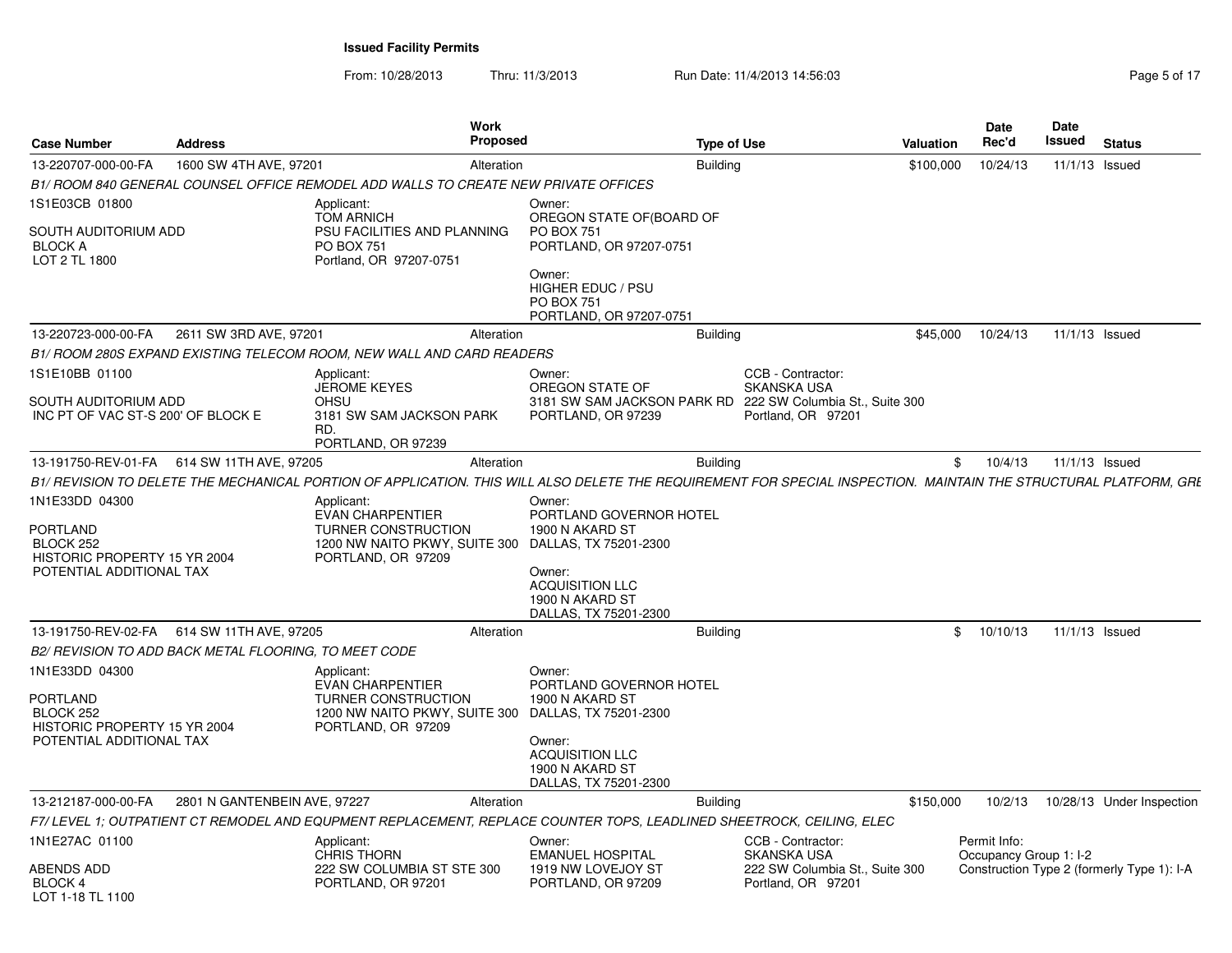From: 10/28/2013

Thru: 11/3/2013 **Run Date: 11/4/2013 14:56:03** Rege 6 of 17

| <b>Case Number</b>                                                             | <b>Address</b>             | <b>Work</b><br><b>Proposed</b>                                                                                                                                              |                                                                                                       | <b>Type of Use</b> | <b>Valuation</b> | Date<br>Rec'd                         | Date<br><b>Issued</b> | <b>Status</b>                                |
|--------------------------------------------------------------------------------|----------------------------|-----------------------------------------------------------------------------------------------------------------------------------------------------------------------------|-------------------------------------------------------------------------------------------------------|--------------------|------------------|---------------------------------------|-----------------------|----------------------------------------------|
| 13-221533-000-00-FA                                                            | 1221 SW YAMHILL ST         | Alteration                                                                                                                                                                  |                                                                                                       | Electrical         | \$               | 10/28/13                              | 10/28/13 Issued       |                                              |
|                                                                                |                            | B2/ SUITE 300; RECONFIGURE WALLS TO MAKE THREE LARGE OFFICES AND ONE SMALL ROOM FROM FOUR OFFICES, DOORS, CEILING, ELEC---maintain current sprinkler and alarm coveragePR#A |                                                                                                       |                    |                  |                                       |                       |                                              |
| 1N1E33DD 06200A1                                                               |                            | Applicant:<br>ORE-COM                                                                                                                                                       | Owner:<br>WESTON INVESTMENT CO LLC                                                                    |                    |                  | Permit Info:<br>Occupancy Group 1: B  |                       |                                              |
| PORTLAND<br>BLOCK S1/2H<br>LOT 1-8<br>NON-HISTORIC<br>SEE R246865 FOR HISTORIC |                            | TELECOMMUNICATIONS, LLC.<br>13826 S MEYERS RD., #2127<br>OREGON CITY, OR 97045-7920                                                                                         | 2154 NE BROADWAY #200<br>PORTLAND, OR 97232-1590                                                      |                    |                  | $II-1HR$                              |                       | Construction Type 2 (formerly Type 1):       |
| 13-221535-000-00-FA                                                            | 3050 SE DIVISION ST, 97202 | Alteration                                                                                                                                                                  |                                                                                                       | Electrical         | \$               | 10/28/13                              |                       | 10/28/13 Under Inspection                    |
|                                                                                |                            | F14/BOLLYWOOD THEATER - NEW RESTAURANT 3685 SQ FT WITH (existing)760 SQ FT MEZZANINE SEE (12-154840-CO) core/shell, and siesmic upgradesPR#BWT                              |                                                                                                       |                    |                  |                                       |                       |                                              |
| 1S1E12BA 06000                                                                 |                            | Applicant:<br>JC ELECTRIC INC.                                                                                                                                              | Owner:<br>ADG IIIA LLC                                                                                |                    |                  | Permit Info:                          |                       | Occupancy Group 1: A-2 Restaurant            |
| EAST PORTLAND HTS<br>BLOCK 6<br>LOT 1-4                                        |                            | 118 NW 184TH ST.<br>RIDGEFIELD WA 98642-5766                                                                                                                                | 2314 NW SAVIER ST<br>PORTLAND, OR 97210-2514                                                          |                    |                  |                                       |                       |                                              |
| 13-177660-000-00-FA                                                            | 100 SW MAIN ST, 97204      | Alteration                                                                                                                                                                  |                                                                                                       | Electrical         | \$               | 7/10/13                               | 10/28/13 Final        |                                              |
|                                                                                |                            | OFFICE EXPANSION, RELOCATE SUITE ENTRANCE, DOOR, RELITES, NEW WALL, WORK STATION, CEILING, ELECPR# 540.014                                                                  |                                                                                                       |                    |                  |                                       |                       |                                              |
| 1S1E03BD 00600                                                                 |                            | Applicant:<br>CHRISTENSON ELECTRIC INC.                                                                                                                                     | Owner:<br>AAT OREGON OFFICE I LLC                                                                     |                    |                  |                                       |                       |                                              |
| PORTLAND<br>BLOCK 10<br>LOT 1 EXC PT IN STS<br>LOT 2-8 EXC PT IN ST            |                            | 111 SW COLUMBIA ST. STE 480<br>PORTLAND OR 97201-5838                                                                                                                       | 11455 EL CAMINO REAL #200<br>SAN DIEGO, CA 92130-2047                                                 |                    |                  |                                       |                       |                                              |
| 13-221756-000-00-FA                                                            | 6040 N CUTTER CIR, 97217   | Alteration                                                                                                                                                                  |                                                                                                       | Electrical         | \$               | 10/28/13                              | 10/28/13 Issued       |                                              |
|                                                                                |                            | BUILDING 3; TI REMOVE/ADD PARTITION WALLS TO RECONFIGURE OPEN OFFICE, OFFICES, BREAKROOM, SERVER ROOM, CEILING, ELEC, PLBGPR#1103 (Data system power, security system pow   |                                                                                                       |                    |                  |                                       |                       |                                              |
| 1N1E16 00200 A1                                                                |                            | Applicant:<br>HEIL ELECTRIC CO.<br>8425 SE STARK ST<br>PORTLAND OR 97216-1137                                                                                               | Owner:<br><b>SDSCO</b><br>6712 N CUTTER CIR<br>PORTLAND, OR 97217                                     |                    |                  | Permit Info:<br>Occupancy Group 1: S2 |                       | Construction Type 2 (formerly Type 1): III-N |
|                                                                                |                            |                                                                                                                                                                             | Owner:<br><b>Greg Martin</b><br>ANDERSON CONSTRUCTION CO<br>6712 N CUTTER CIRCLE<br>PORTLAND OR 97217 |                    |                  |                                       |                       |                                              |
| 13-221870-000-00-FA                                                            | 4001 SW CANYON RD, 97221   | Alteration                                                                                                                                                                  |                                                                                                       | Electrical         | \$               | 10/29/13                              | 10/29/13 Final        |                                              |
|                                                                                |                            | B1/ COMMISSARY BUILDING NEW EXTERIOR WALK-IN COOLER & FREEZER (SEE 13-167641-CO FOR NEW LOADING DOCK & SITE WORK)PR#COOLER & FREEZER                                        |                                                                                                       |                    |                  |                                       |                       |                                              |
| 1S1E05 01400                                                                   |                            | Applicant:<br>ELECTRICAL CONSTRUCTION                                                                                                                                       | Owner:<br><b>METRO</b>                                                                                |                    |                  |                                       |                       |                                              |
| SECTION 05 1S 1E<br>TL 1400 60.69 ACRES                                        |                            | CO. (a dba for EC COMPANY)<br>PO BOX 10286<br>PORTLAND OR 97296-0286                                                                                                        | 600 NE GRAND AVE<br>PORTLAND, OR 97232-2736                                                           |                    |                  |                                       |                       |                                              |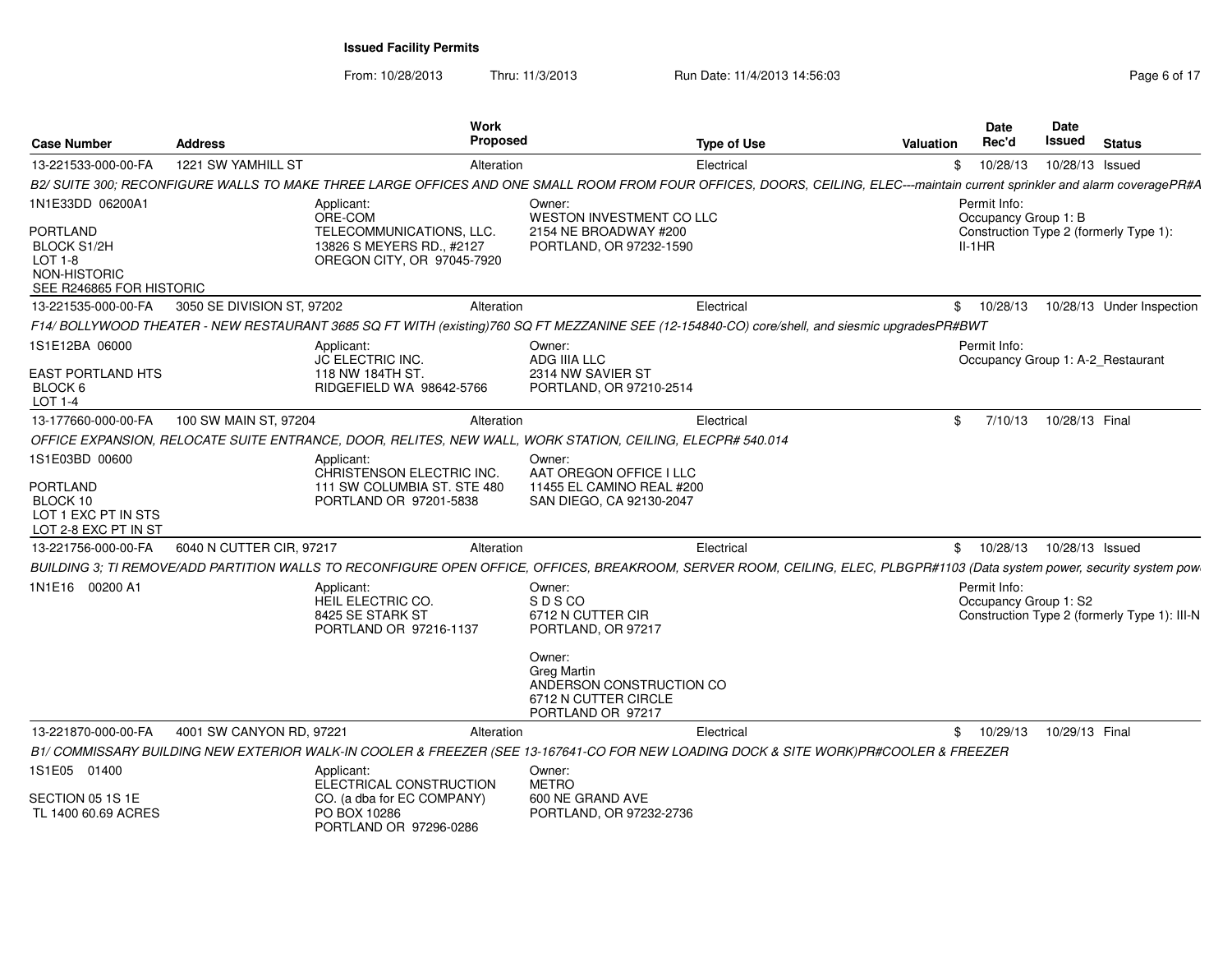From: 10/28/2013

Thru: 11/3/2013 **Run Date: 11/4/2013 14:56:03** Rege 7 of 17

| <b>Case Number</b>                                                                     | <b>Address</b>           | Work<br><b>Proposed</b>                                                                                                                                         |                                                                                                                                                                                | <b>Type of Use</b> | <b>Valuation</b> | <b>Date</b><br>Rec'd                                                    | Date<br>Issued  | <b>Status</b>                              |
|----------------------------------------------------------------------------------------|--------------------------|-----------------------------------------------------------------------------------------------------------------------------------------------------------------|--------------------------------------------------------------------------------------------------------------------------------------------------------------------------------|--------------------|------------------|-------------------------------------------------------------------------|-----------------|--------------------------------------------|
| 13-221882-000-00-FA                                                                    | 6121 N CUTTER CIR, 97217 | Alteration                                                                                                                                                      |                                                                                                                                                                                | Electrical         | \$               | 10/29/13                                                                | 10/29/13 Issued |                                            |
|                                                                                        |                          | 1ST AND 2ND FLOOR; REMOVE WALL, LEVEL FLOOR AT RECEPTION, BREAKROOM REMODEL, RESTROOMS REMODEL TO ADA COMPLIANCE, FLOORING, ELEC, PLBGPR# FL-6121-C6#1 (Thermot |                                                                                                                                                                                |                    |                  |                                                                         |                 |                                            |
| 1N1E16CB 04600<br>1951 COMMISSIONERS ADD<br>BLOCK 4<br>LOT 1&2 TL 4600                 |                          | Applicant:<br>ENVIRONMENTAL CONTROL<br>CORP. (dba for OREGON AIR<br>REPS INC.)<br>15860 SW UPPER BOONES<br><b>FERRY RD</b><br>LAKE OSWEGO OR 97035-4066         | Owner:<br>SOUND BUILDING ASSOCIATES<br>942 HARVARD AVE E<br>SEATTLE, WA 98102<br>Owner:<br>PETER C CHICK<br>942 HARVARD AVE E<br>SEATTLE, WA 98102                             |                    |                  | Permit Info:<br>Occupancy Group 1: B Bank, Off.,<br>Med.Off., Pub.Bldg. |                 |                                            |
| 13-175851-000-00-FA                                                                    | 1120 SW 5TH AVE, 97204   | Alteration                                                                                                                                                      |                                                                                                                                                                                | Electrical         | \$               | 7/5/13                                                                  | 10/29/13 Issued |                                            |
| MECHANICAL VALVE & DAMPER UPGRADE - powerpr# 9MFAA0000603                              |                          |                                                                                                                                                                 |                                                                                                                                                                                |                    |                  |                                                                         |                 |                                            |
| 1S1E03BC 00200<br>PORTLAND<br>BLOCK 57<br>LOT 1-8<br>SEE SUB ACCT R508653 (R667706771) |                          | Applicant:<br>ENVIRONMENTAL CONTROL<br>CORP. (dba for OREGON AIR<br>REPS INC.)<br>15860 SW UPPER BOONES<br><b>FERRY RD</b><br>LAKE OSWEGO OR 97035-4066         | Owner:<br>PORTLAND CITY OF(LEASED<br>1120 SW 5TH AVE #1204<br>PORTLAND, OR 97204-1932<br>Owner:<br><b>MULTIPLE TENANTS</b><br>1120 SW 5TH AVE #1204<br>PORTLAND, OR 97204-1932 |                    |                  |                                                                         |                 |                                            |
| 13-221905-000-00-FA                                                                    | 1 SW COLUMBIA ST, 97201  | Alteration                                                                                                                                                      |                                                                                                                                                                                | Electrical         | \$               | 10/29/13                                                                | 10/29/13 Issued |                                            |
|                                                                                        |                          | 19TH & PARTIAL 18TH FLOOR K&L GATES - audio & video installlationpr# K&L GATES, STE 1900                                                                        |                                                                                                                                                                                |                    |                  |                                                                         |                 |                                            |
| 1S1E03BD 01800<br><b>PORTLAND</b><br>BLOCK 114<br>LOT 1-8                              |                          | Applicant:<br>TECHNOCOM INC. (dba:<br>CONNECTED TECHNOLOGIES)<br>7929 SW BURNS WAY STE F<br>WILSONVILLE OR 97070-7678                                           | Owner:<br>UMPQUA PLAZA LLC<br>555 CALIFORNIA ST 49TH FL<br>SAN FRANCISCO, CA 94104                                                                                             |                    |                  | Permit Info:<br>Occupancy Group 1: B                                    |                 | Construction Type 2 (formerly Type 1): I-B |
| 13-222390-000-00-FA                                                                    | 26 SW SALMON ST, 97204   | Alteration                                                                                                                                                      |                                                                                                                                                                                | Electrical         | \$               | 10/29/13                                                                | 10/29/13 Issued |                                            |
|                                                                                        |                          | EW-lv cable:LV CABLE 3382744:WTC 3:World TradePR#PGE/WTC3 CABLING                                                                                               |                                                                                                                                                                                |                    |                  |                                                                         |                 |                                            |
| 1S1E03BD 00200<br>PORTLAND<br>BLOCK 6<br>LOT 1-8                                       |                          | Applicant:<br>CHRISTENSON ELECTRIC INC.<br>111 SW COLUMBIA ST. STE 480<br>PORTLAND OR 97201-5838                                                                | Owner:<br><b>IEH PORTLAND LLC</b><br>121 SW SALMON ST<br>PORTLAND, OR 97204-2901                                                                                               |                    |                  |                                                                         |                 |                                            |
| 13-222575-000-00-FA                                                                    | 921 SW 6TH AVE, 97205    | Alteration                                                                                                                                                      |                                                                                                                                                                                | Electrical         | \$               | 10/30/13                                                                | 10/30/13 Issued |                                            |
|                                                                                        |                          | EW-ele fire alarm -: voice/cntrl 3382926: Hilton Htl: Hilton SitePR#102013 fire alarm sy                                                                        |                                                                                                                                                                                |                    |                  |                                                                         |                 |                                            |
| 1S1E03BB 02300<br><b>PORTLAND</b><br>BLOCK 181<br><b>LOT 1-8</b>                       |                          | Applicant:<br>HEIL ELECTRIC CO.<br>8425 SE STARK ST<br>PORTLAND OR 97216-1137                                                                                   | Owner:<br><b>WALTON PORTLAND HOLDINGS</b><br>900 N MICHIGAN AVE #1900<br>CHICAGO, IL 60611<br>Owner:<br>VI LLC<br>900 N MICHIGAN AVE #1900<br>CHICAGO, IL 60611                |                    |                  |                                                                         |                 |                                            |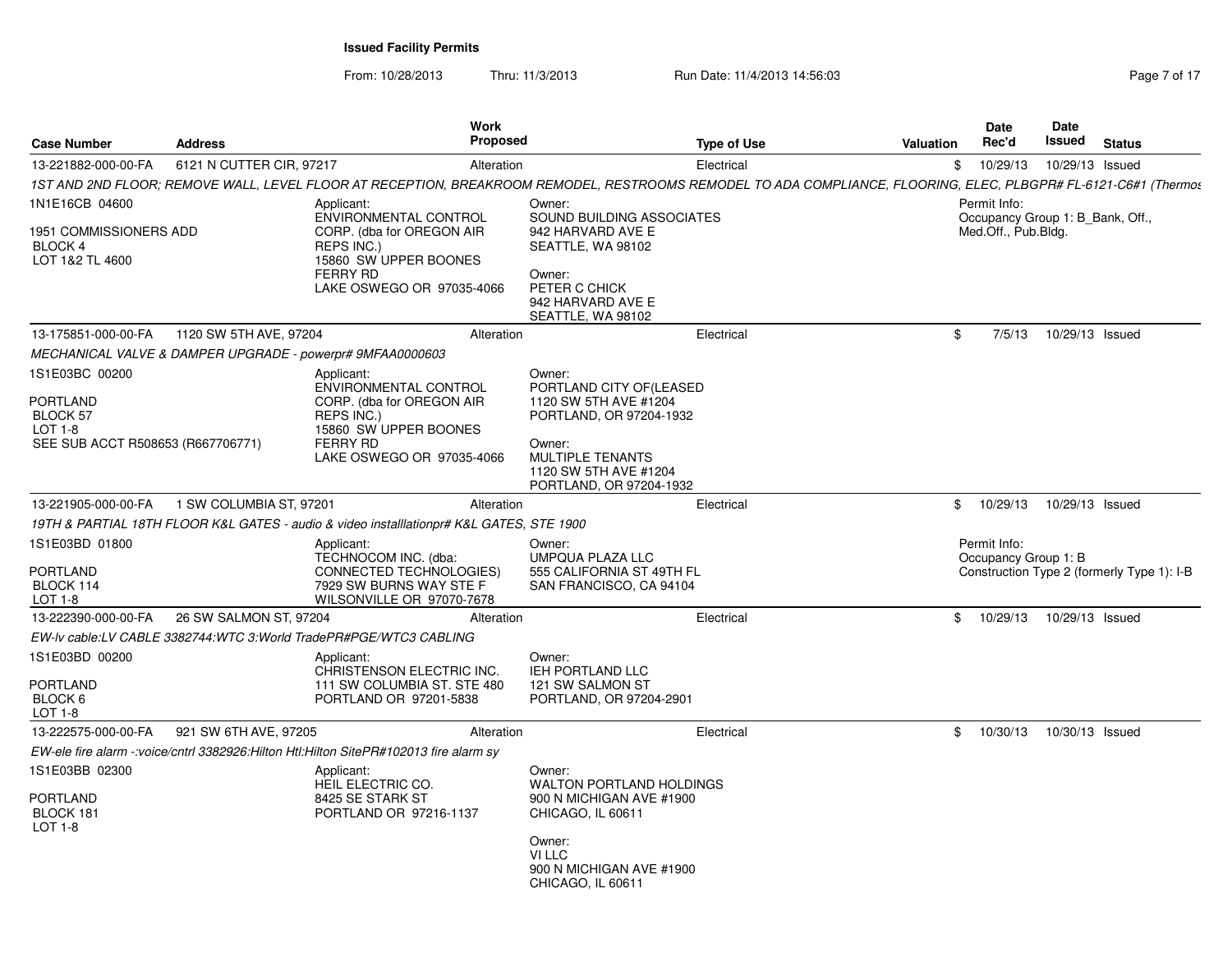From: 10/28/2013Thru: 11/3/2013 **Run Date: 11/4/2013 14:56:03** Rege 8 of 17

| Case Number                                                           | Address                      |                                                                                                       | Work<br>Proposed | <b>Type of Use</b>                                                                                                       | <b>Valuation</b> |      | <b>Date</b><br>Rec'd                   | <b>Date</b><br><b>Issued</b> | <b>Status</b>                              |
|-----------------------------------------------------------------------|------------------------------|-------------------------------------------------------------------------------------------------------|------------------|--------------------------------------------------------------------------------------------------------------------------|------------------|------|----------------------------------------|------------------------------|--------------------------------------------|
| 13-222576-000-00-FA                                                   | 1220 SW MORRISON ST, 97205   |                                                                                                       | Alteration       | Electrical                                                                                                               |                  | \$   | 10/30/13                               | 10/30/13 Issued              |                                            |
|                                                                       |                              |                                                                                                       |                  | SUITE 200; REMOVE SOME AND ADD BACK PARTITIONS TO CREATE OFFICES, SERVER ROOM, CONFERENCE ROOM, CEILING, ELECPR# CDM 200 |                  |      |                                        |                              |                                            |
| 1N1E33DD 06200<br>PORTLAND<br>BLOCK S1/2H                             |                              | Applicant:<br>BACHOFNER ELECTRIC, LLC.<br>12031 NE MARX ST.<br>PORTLAND OR 97220                      |                  | Owner:<br>WESTON INVESTMENT CO LLC<br>2154 NE BROADWAY #200<br>PORTLAND, OR 97232-1590                                   |                  | I-FR | Permit Info:<br>Occupancy Group 1: B   |                              | Construction Type 2 (formerly Type 1):     |
| LOT 1-8                                                               |                              |                                                                                                       |                  |                                                                                                                          |                  |      |                                        |                              |                                            |
| 13-222579-000-00-FA                                                   | 825 NE MULTNOMAH ST - Unit 1 |                                                                                                       | Alteration       | Electrical                                                                                                               |                  | \$   | 10/30/13                               | 10/30/13 Final               |                                            |
|                                                                       |                              | EW-data / fiber / 50 pair cable -: data / fiber 3382934:825 Lloyd: Lloyd TowerPR#715018 - 12FI        |                  |                                                                                                                          |                  |      |                                        |                              |                                            |
| 1N1E35BB 90002                                                        |                              | Applicant:                                                                                            |                  | Owner:                                                                                                                   |                  |      |                                        |                              |                                            |
| LLOYD CENTER TOWER CONDOMINIUM<br>LOT <sub>1</sub><br>DEPT OF REVENUE |                              | <b>TELEDIGIT INC.</b><br>PO BOX 22287<br>PORTLAND OR 97269-2287                                       |                  | <b>PACIFICORP</b><br>700 NE MULTNOMAH ST 7TH FLR<br>PORTLAND, OR 97232                                                   |                  |      |                                        |                              |                                            |
| 13-222582-000-00-FA                                                   | 1515 SW 5TH AVE, 97201       |                                                                                                       | Alteration       | Electrical                                                                                                               |                  | \$   | 10/30/13                               | 10/30/13 Issued              |                                            |
|                                                                       |                              |                                                                                                       |                  | SUITE 800S; PARTITION WALLS AND DOORS WITH SIDE LIGHTS FOR FOUR OFFICES W/OPEN AREA, CEILING, ELECPR# DOJ 800            |                  |      |                                        |                              |                                            |
| 1S1E03BC 03700                                                        |                              | Applicant:<br>BACHOFNER ELECTRIC, LLC.                                                                |                  | Owner:<br><b>WESTON INVESTMENT CO LLC</b>                                                                                |                  |      | Permit Info:<br>Occupancy Group 1: B   |                              |                                            |
| PORTLAND<br>BLOCK 164<br>LOT 1-8                                      |                              | 12031 NE MARX ST.<br>PORTLAND OR 97220                                                                |                  | 2154 NE BROADWAY #200<br>PORTLAND, OR 97232-1590                                                                         |                  | I-FR |                                        |                              | Construction Type 2 (formerly Type 1):     |
| 13-222584-000-00-FA                                                   | 830 NE 47TH AVE, 97213       |                                                                                                       | Alteration       | Electrical                                                                                                               |                  | \$   | 10/30/13                               |                              | 10/30/13 Under Inspection                  |
|                                                                       |                              | PCC THERAPHY POOL SPA REPLACEMENT NEW PATIENT LIFT (ARJO)PR# PCC SPA REPLACEMENT                      |                  |                                                                                                                          |                  |      |                                        |                              |                                            |
| 1N2E31BD 04200                                                        |                              | Applicant:<br>TICE ELECTRIC CO.<br>5405 N Lagoon Ave.<br>PORTLAND OR 97217-7637                       |                  | Owner:<br>PROVIDENCE HEALTH<br>4400 NE HALSEY ST BLDG 1 #160<br>PORTLAND, OR 97213-1545                                  |                  |      |                                        |                              |                                            |
|                                                                       |                              |                                                                                                       |                  | Owner:<br>SERVICES-OREGON<br>4400 NE HALSEY ST BLDG 1 #160<br>PORTLAND, OR 97213-1545                                    |                  |      |                                        |                              |                                            |
| 13-222588-000-00-FA                                                   | 3500 N INTERSTATE AVE, 97227 |                                                                                                       | Alteration       | Electrical                                                                                                               |                  | \$   | 10/30/13                               | 10/30/13 Issued              |                                            |
|                                                                       |                              |                                                                                                       |                  | B1/ BOILER PLANT UPGRADE - INSTALL 2 NEW REPLACEMENT BOILERS AND REMOVE 2 EXISTING BOILERSPR#09105084C                   |                  |      |                                        |                              |                                            |
| 1N1E22CC 12100                                                        |                              | Applicant:<br>OREGON ELECTRIC<br>CONSTRUCTION INC. /DBA<br>OREGON ELECTRIC GROUP.<br>1709 SE 3RD AVE. |                  | Owner:<br>KAISER FOUNDATION HEALTH<br>500 NE MULTNOMAH ST #100<br>PORTLAND, OR 97232-2099                                |                  |      | Permit Info:<br>Occupancy Group 1: I-2 |                              | Construction Type 2 (formerly Type 1): I-A |
|                                                                       |                              | PORTLAND OR 97214-4547                                                                                |                  | Owner:<br>PLAN OF THE NORTHWEST<br>500 NE MULTNOMAH ST #100<br>PORTLAND, OR 97232-2099                                   |                  |      |                                        |                              |                                            |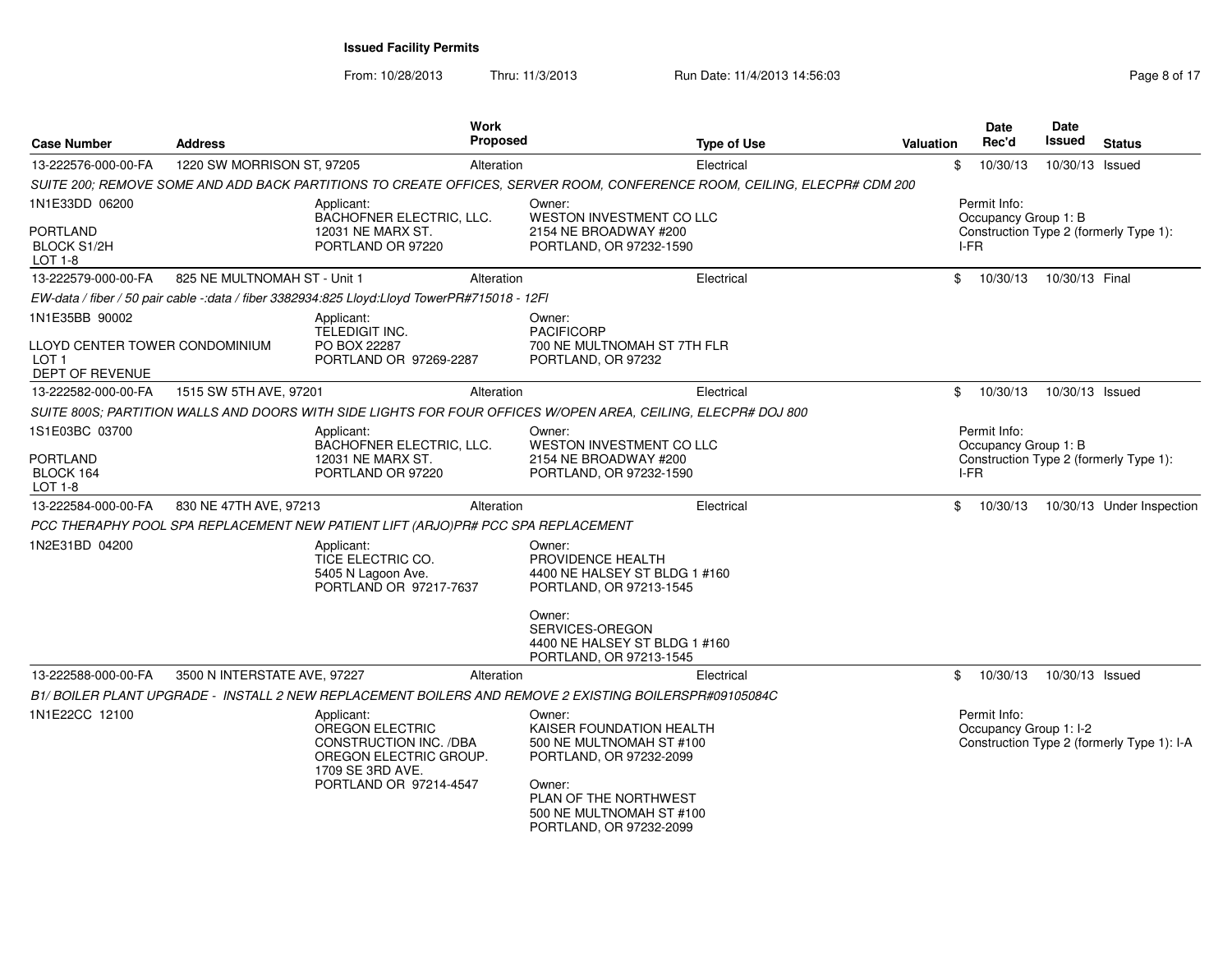From: 10/28/2013Thru: 11/3/2013 **Run Date: 11/4/2013 14:56:03** Rege 9 of 17

| <b>Case Number</b>                                                           | <b>Address</b>             | Work<br>Proposed                                                                                                                                 |                                                                                                                                                    | <b>Type of Use</b><br>Valuation                                                                                                                              | Date<br>Rec'd                                                           | <b>Date</b><br>Issued | <b>Status</b>                               |
|------------------------------------------------------------------------------|----------------------------|--------------------------------------------------------------------------------------------------------------------------------------------------|----------------------------------------------------------------------------------------------------------------------------------------------------|--------------------------------------------------------------------------------------------------------------------------------------------------------------|-------------------------------------------------------------------------|-----------------------|---------------------------------------------|
| 13-222592-000-00-FA                                                          | 1433 SW 6TH AVE, 97201     | Alteration                                                                                                                                       |                                                                                                                                                    | Electrical                                                                                                                                                   | \$10/30/13                                                              | 10/30/13 Issued       |                                             |
|                                                                              |                            |                                                                                                                                                  |                                                                                                                                                    | F14/ PORTLAND TITLE GROUP 1ST FLOOR NE CORNER. REMOVE EXISTING SLAB FOR NEW ELEVATOR. LOBBY AND STAIRWAY. ADD NEW RESTROOMS. RELOCATE EXTERIOR ENTRY W/CANOF |                                                                         |                       |                                             |
| 1S1E03BC 02500<br>PORTLAND<br>BLOCK 186<br>LOT 3&4                           |                            | Applicant:<br>FIRE PROTECTION SERVICES INC HARSCH INVESTMENT<br>5573 SW ARCTIC DR.<br>BEAVERTON OR 97005-4163                                    | Owner:<br>PO BOX 2708<br>PORTLAND, OR 97208-2708<br>Owner:<br><b>PROPERTIES LLC</b><br>PO BOX 2708<br>PORTLAND, OR 97208-2708                      |                                                                                                                                                              | Permit Info:<br>Occupancy Group 1: B_Bank, Off.,<br>Med.Off., Pub.Bldg. |                       | Construction Type 2 (formerly Type 1): II-B |
| 13-222595-000-00-FA                                                          | 4810 N LAGOON AVE, 97217   | Alteration                                                                                                                                       |                                                                                                                                                    | Electrical                                                                                                                                                   | \$10/30/13                                                              | 10/30/13 Issued       |                                             |
|                                                                              |                            |                                                                                                                                                  |                                                                                                                                                    | SUITE 400; TI FOR BREAKROOM, REMOVE SOME WALLS IN CUSTOMER SERVICE AREA, ELEC, PLBG (Data, security cable roughin, termination by others) PR# 1107           |                                                                         |                       |                                             |
| 1N1E20A 00200                                                                |                            | Applicant:<br>COCHRAN INC. dba BROADWAY<br><b>ELECTRIC</b><br>7550 SW TECH CENTER DR STE<br>220<br>TIGARD OR 97223-8061                          | Owner:<br><b>ROSAN INC</b><br>PO BOX 6712<br>PORTLAND, OR 97228-6712                                                                               |                                                                                                                                                              | Permit Info:<br>Occupancy Group 1: B_Bank, Off.<br>Med.Off., Pub.Bldg.  |                       |                                             |
| 13-222619-000-00-FA                                                          | 6121 N CUTTER CIR, 97217   | Alteration                                                                                                                                       |                                                                                                                                                    | Electrical                                                                                                                                                   | 10/30/13<br>$\mathbf{\$}$                                               | 10/30/13 Issued       |                                             |
| Methan Gas ControlPR# FL-6121-C6-#4                                          |                            |                                                                                                                                                  |                                                                                                                                                    |                                                                                                                                                              |                                                                         |                       |                                             |
| 1N1E16CB 04600<br>1951 COMMISSIONERS ADD<br><b>BLOCK4</b><br>LOT 1&2 TL 4600 |                            | Applicant:<br>ENVIRONMENTAL CONTROL<br>CORP. (dba for OREGON AIR<br>REPS INC.)<br>15860 SW UPPER BOONES<br>FERRY RD<br>LAKE OSWEGO OR 97035-4066 | Owner:<br>SOUND BUILDING ASSOCIATES<br>942 HARVARD AVE E<br>SEATTLE, WA 98102<br>Owner:<br>PETER C CHICK<br>942 HARVARD AVE E<br>SEATTLE, WA 98102 |                                                                                                                                                              | Permit Info:<br>Occupancy Group 1: B                                    |                       | Construction Type 2 (formerly Type 1): V-A  |
| 13-196842-000-00-FA                                                          | 350 SW JEFFERSON ST, 97201 | Alteration                                                                                                                                       |                                                                                                                                                    | Electrical                                                                                                                                                   | 8/23/13                                                                 | 10/30/13 Final        |                                             |
|                                                                              |                            | DP-4 Check Storage - access control cabling & equipment relocationpr# 192321-0124                                                                |                                                                                                                                                    |                                                                                                                                                              |                                                                         |                       |                                             |
| 1S1E03BC 01600                                                               |                            | Applicant:<br>CHRISTENSON ELECTRIC INC.<br>111 SW COLUMBIA ST. STE 480<br>PORTLAND OR 97201-5838                                                 | Owner:<br>FIRST INTERSTATE BANK OF OR<br>PO BOX 2609<br>CARLSBAD, CA 92018-2609                                                                    |                                                                                                                                                              | Permit Info:<br>Occupancy Group 1: B                                    |                       | Construction Type 2 (formerly Type 1): I-A  |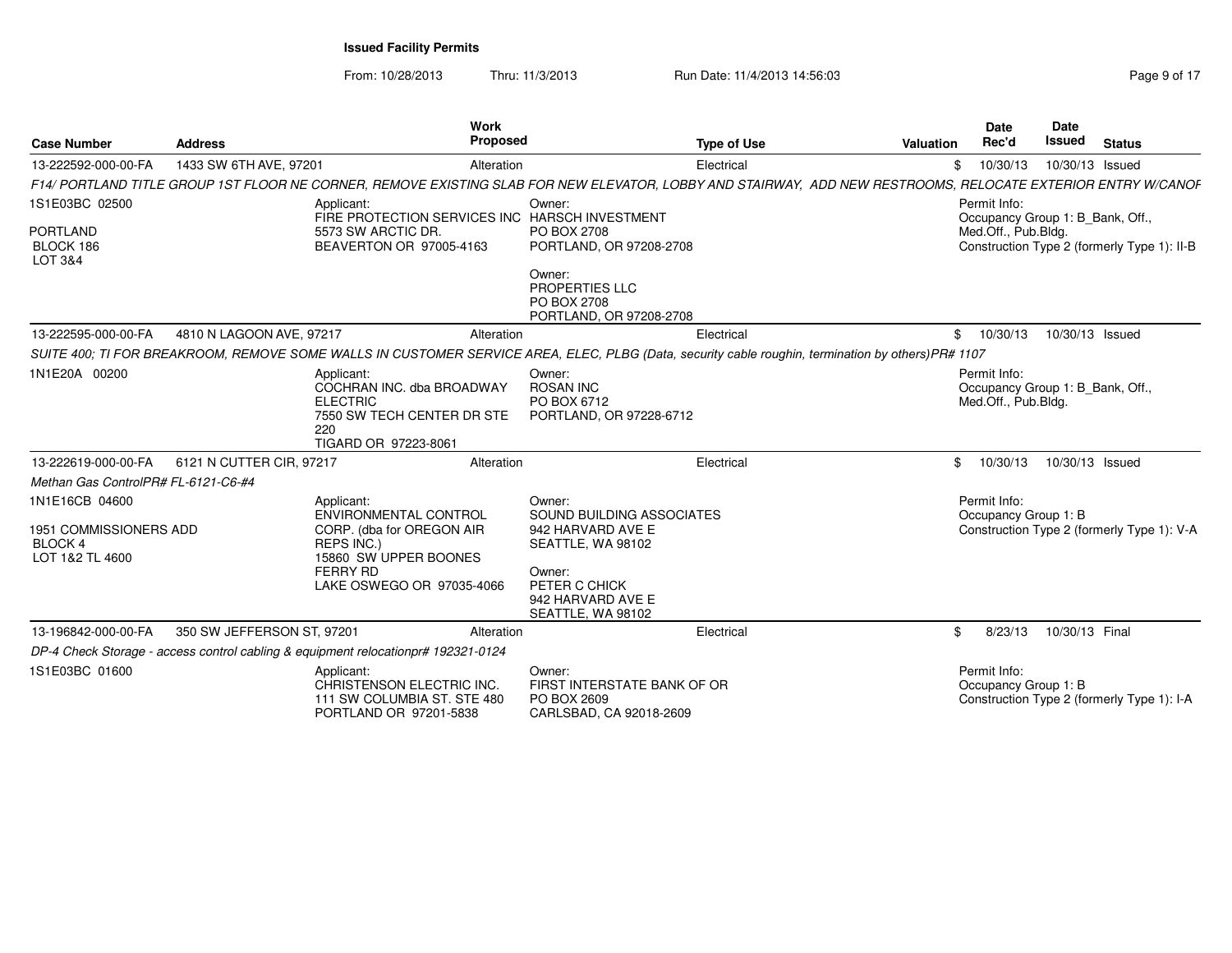From: 10/28/2013Thru: 11/3/2013 **Run Date: 11/4/2013 14:56:03** Research 2010 of 17

| <b>Case Number</b>                                           | <b>Address</b>             | <b>Work</b><br><b>Proposed</b>                                                                 |                                                                                    | <b>Type of Use</b> | Valuation | Date<br>Rec'd                                    | Date<br>Issued  | <b>Status</b>                               |
|--------------------------------------------------------------|----------------------------|------------------------------------------------------------------------------------------------|------------------------------------------------------------------------------------|--------------------|-----------|--------------------------------------------------|-----------------|---------------------------------------------|
| 13-223055-000-00-FA                                          | 1500 SW 1ST AVE, 97201     | Alteration                                                                                     |                                                                                    | Electrical         | \$        | 10/31/13                                         |                 | 10/31/13 Under Inspection                   |
| #770 OBD TI - powerpr# X 5928                                |                            |                                                                                                |                                                                                    |                    |           |                                                  |                 |                                             |
| 1S1E03CA 00600                                               |                            | Applicant:<br>CHRISTENSON ELECTRIC INC.                                                        | Owner:<br><b>URBAN OFFICE</b>                                                      |                    |           | Permit Info:<br>Occupancy Group 1: B             |                 |                                             |
| PORTLAND<br><b>BLOCK 116 TL 600</b>                          |                            | 111 SW COLUMBIA ST. STE 480<br>PORTLAND OR 97201-5838                                          | 111 SW COLUMBIA ST #1380<br>PORTLAND, OR 97201-5845                                |                    |           |                                                  |                 | Construction Type 2 (formerly Type 1): I-A  |
|                                                              |                            |                                                                                                | Owner:<br><b>PARKING</b><br>111 SW COLUMBIA ST #1380<br>PORTLAND, OR 97201-5845    |                    |           |                                                  |                 |                                             |
|                                                              |                            |                                                                                                | Owner:<br><b>FACILITIES</b><br>111 SW COLUMBIA ST #1380<br>PORTLAND, OR 97201-5845 |                    |           |                                                  |                 |                                             |
| 13-223170-000-00-FA                                          | 222 SW COLUMBIA ST         | Alteration                                                                                     |                                                                                    | <b>Fire Alarms</b> | \$1       | 10/31/13  10/31/13  Issued                       |                 |                                             |
| pot belly TI fire alarm--2 sets of plans                     |                            |                                                                                                |                                                                                    |                    |           |                                                  |                 |                                             |
| 1S1E03BC 03100                                               |                            | Applicant:<br>ADVANCED ALARM SYSTEMS INC KOIN TOWER LLC                                        | Owner:                                                                             |                    |           | Permit Info:<br>Occupancy Group 1: B_Bank, Off., |                 |                                             |
| <b>PORTLAND</b><br>BLOCK 130&131 TL 3100                     |                            | 1030 NW CORPORATE DRIVE<br>TROUTDALE OR 97060                                                  | PO BOX 23277<br>PORTLAND, OR 97281-3277                                            |                    |           | Med.Off., Pub.Bldg.                              |                 | Construction Type 2 (formerly Type 1): I-A  |
| 13-222160-000-00-FA                                          | 5550 SW MACADAM AVE, 97201 | Alteration                                                                                     |                                                                                    | Fire Alarms        |           | \$700 10/29/13 10/29/13 Issued                   |                 |                                             |
| <i>RELOCATE 1 HORN STROBESUITE #330</i>                      |                            |                                                                                                |                                                                                    |                    |           |                                                  |                 |                                             |
| 1S1E15BD 01200                                               |                            | Applicant:<br>SAFE TECHNOLOGY GROUP                                                            | Owner:<br>SRI EIGHT MACADAM LLC                                                    |                    |           | Permit Info:<br>Occupancy Group 1: B_Bank, Off., |                 |                                             |
| SECTION 15 1S 1E<br>TL 1200 1.91 ACRES                       |                            | 6400 NE HWY 99 G#375<br>VANCOUVER WA 98665                                                     | 235 MONTGOMERY ST 16TH<br><b>FLOOR</b><br>SAN FRANCISCO, CA 94104-3104             |                    |           | Med.Off., Pub.Bldg.                              |                 | Construction Type 2 (formerly Type 1): II-A |
| 13-222152-000-00-FA                                          | 1001 SW 5TH AVE, 97204     | Alteration                                                                                     |                                                                                    | Fire Alarms        | \$700     | 10/29/13  10/29/13  Issued                       |                 |                                             |
| RELOCATE 4 STROBES TOTAL                                     |                            |                                                                                                |                                                                                    |                    |           |                                                  |                 |                                             |
| 1S1E03BB 00800                                               |                            | Applicant:<br>SAFE TECHNOLOGY GROUP                                                            | Owner:<br>OR-CONGRESS CENTER LP                                                    |                    |           | Permit Info:<br>Occupancy Group 1: B_Bank, Off., |                 |                                             |
| PORTLAND<br>BLOCK 169<br>LOT 1-8<br>SEE R246278 (R667717341) |                            | 6400 NE HWY 99 G#375<br>VANCOUVER WA 98665                                                     | 235 MONTGOMERY ST 16TH<br><b>FLOOR</b><br>SAN FRANCISCO, CA 94104-3104             |                    |           | Med.Off., Pub.Bldg.                              |                 |                                             |
| 13-221356-000-00-FA                                          |                            | 3181 SW SAM JACKSON PARK RD - Bldg MAC, 9 Alteration                                           |                                                                                    | Fire Alarms        | \$1       | 10/25/13                                         | 10/29/13 Issued |                                             |
|                                                              |                            | ALARM - - ADD FIRE ALARM STROBES IN ROOM 1122 AND 1122B ***stand alone permit***               |                                                                                    |                    |           |                                                  |                 |                                             |
| 1S1E09 00200                                                 |                            | Applicant:<br>PETER SCHWARZENBERGER<br>DYNALECTRIC CO<br>5711 SW HOOD AVE<br>PORTLAND OR 97239 | Owner:<br>OREGON STATE OF<br>3181 SW SAM JACKSON PARK RD<br>PORTLAND, OR 97239     |                    |           |                                                  |                 |                                             |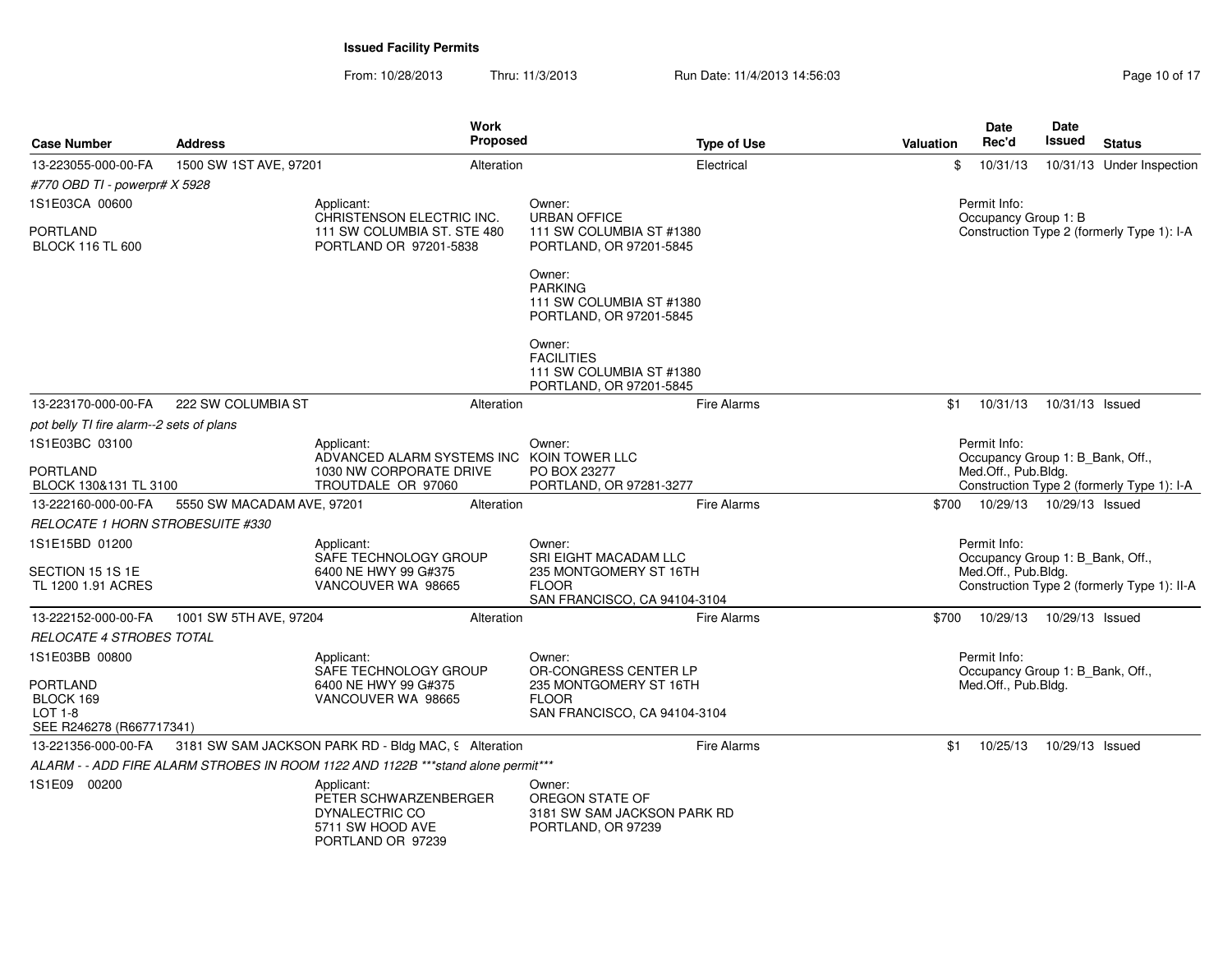From: 10/28/2013Thru: 11/3/2013 **Run Date: 11/4/2013 14:56:03** Rage 11 of 17

| <b>Case Number</b>                                                                                           | <b>Address</b>             |                                                                                                                  | Work<br>Proposed | <b>Type of Use</b>                                                                                                                                                               | <b>Valuation</b>                     | Date<br>Rec'd                                | Date<br>Issued  | <b>Status</b>                          |
|--------------------------------------------------------------------------------------------------------------|----------------------------|------------------------------------------------------------------------------------------------------------------|------------------|----------------------------------------------------------------------------------------------------------------------------------------------------------------------------------|--------------------------------------|----------------------------------------------|-----------------|----------------------------------------|
| 13-222763-000-00-FA                                                                                          | 111 SW 5TH AVE, 97204-3626 |                                                                                                                  | Alteration       | Fire Alarms                                                                                                                                                                      | \$1                                  | 10/30/13                                     | 10/30/13 Issued |                                        |
| fire alarm for campus job---2 sets of plans                                                                  |                            |                                                                                                                  |                  |                                                                                                                                                                                  |                                      |                                              |                 |                                        |
| 1N1E34CD 01300                                                                                               |                            | Applicant:<br>OREGON ELECTRIC<br><b>CONSTRUCTION I</b><br>1709 SE 3RD AVE<br>PORTLAND, OR 97214-4547             |                  |                                                                                                                                                                                  | Permit Info:<br>Occupancy Group 1: B | Construction Type 2 (formerly Type 1): I-A   |                 |                                        |
| 13-222705-000-00-FA                                                                                          | 233 SW NAITO PKY, 97204    |                                                                                                                  | Alteration       | Fire Sprinklers                                                                                                                                                                  | \$1                                  | 10/30/13                                     |                 | 10/30/13 Under Inspection              |
|                                                                                                              |                            | remove and reinstall lines for new beams add/relocate heads as needed---1 set of plans                           |                  |                                                                                                                                                                                  |                                      |                                              |                 |                                        |
| 1N1E34DC 03300                                                                                               |                            | Applicant:<br><b>VIKING AUTOMATIC SPRINKLER</b><br>3245 NW FRONT AV<br>PORTLAND OR 97210                         |                  | Owner:<br><b>RUSSELL FELLOWS</b><br>200 SW MARKET ST #1720<br>PORTLAND, OR 97201-5718<br>Owner:<br>PROPERTIES LLC<br>200 SW MARKET ST #1720<br>PORTLAND, OR 97201-5718           |                                      |                                              |                 |                                        |
| 13-222182-000-00-FA                                                                                          | 1020 SW TAYLOR ST, 97205   |                                                                                                                  | Alteration       | <b>Fire Sprinklers</b>                                                                                                                                                           | \$1                                  | 10/29/13                                     | 10/29/13 Issued |                                        |
|                                                                                                              |                            | add 1 sprinkler to area of new tenant improvement off existing 2 inch looped maun in cooridor---no plans         |                  |                                                                                                                                                                                  |                                      |                                              |                 |                                        |
| 1S1E04AA 01200<br><b>PORTLAND</b><br>BLOCK 249<br>LOT 1&2&7&8                                                |                            | Applicant:<br>VANPORT FIRE SPRINKLER<br>6101 NE 127TH AVE<br>PORTLAND, OR 98682                                  |                  | Owner:<br>WESTON INVESTMENT CO LLC<br>2154 NE BROADWAY #200<br>PORTLAND, OR 97232-1590                                                                                           |                                      | Permit Info:<br>Occupancy Group 1: B<br>I-FR |                 | Construction Type 2 (formerly Type 1): |
| 13-223095-000-00-FA                                                                                          | 1020 SW TAYLOR ST, 97205   |                                                                                                                  | Alteration       | <b>Fire Sprinklers</b>                                                                                                                                                           | \$1                                  | 10/31/13                                     | 10/31/13 Issued |                                        |
|                                                                                                              |                            | add 1 sprinkler to area of new tenate improvement off existing 2 inch looped main---2 sets of plans              |                  |                                                                                                                                                                                  |                                      |                                              |                 |                                        |
| 1S1E04AA 01200<br><b>PORTLAND</b><br>BLOCK 249<br>LOT 1&2&7&8                                                |                            | Applicant:<br>VANPORT FIRE SPRINKLER<br>6101 NE 127TH AVE #200<br>VANCOUVER, WA 98682                            |                  | Owner:<br>WESTON INVESTMENT CO LLC<br>2154 NE BROADWAY #200<br>PORTLAND, OR 97232-1590                                                                                           |                                      | Permit Info:<br>Occupancy Group 1: B<br>I-FR |                 | Construction Type 2 (formerly Type 1): |
| 13-221102-000-00-FA                                                                                          | 5050 NE HOYT ST, 97213     |                                                                                                                  | Alteration       | <b>Fire Sprinklers</b>                                                                                                                                                           | \$1                                  | 10/25/13                                     | 10/29/13 Issued |                                        |
|                                                                                                              |                            | SPRINKLER - ADD/RELOCATE HEADS TO MAINTAIN COVERAGE AROUND NEW WALLS AND CEILINGS                                |                  |                                                                                                                                                                                  |                                      |                                              |                 |                                        |
| 1N2E31BD 03800<br><b>CENTER ADD</b><br>BLOCK <sub>3</sub><br>LOT 1-7 INC PT VAC ST<br>LOT 20-26 EXC PT IN ST |                            | Applicant:<br><b>Timothy Bishop</b><br>CROSŚFIRE SPRINKLER CO.<br>17400 SE 82ND DRIVE<br>Clackamas, Oregon 97015 |                  | Owner:<br>PROVIDENCE HEALTH<br>4400 NE HALSEY ST BLDG 1 #160<br>PORTLAND, OR 97213-1545<br>Owner:<br>SERVICES-OREGON<br>4400 NE HALSEY ST BLDG 1 #160<br>PORTLAND, OR 97213-1545 |                                      | Permit Info:<br>Occupancy Group 1: B<br>I-FR |                 | Construction Type 2 (formerly Type 1): |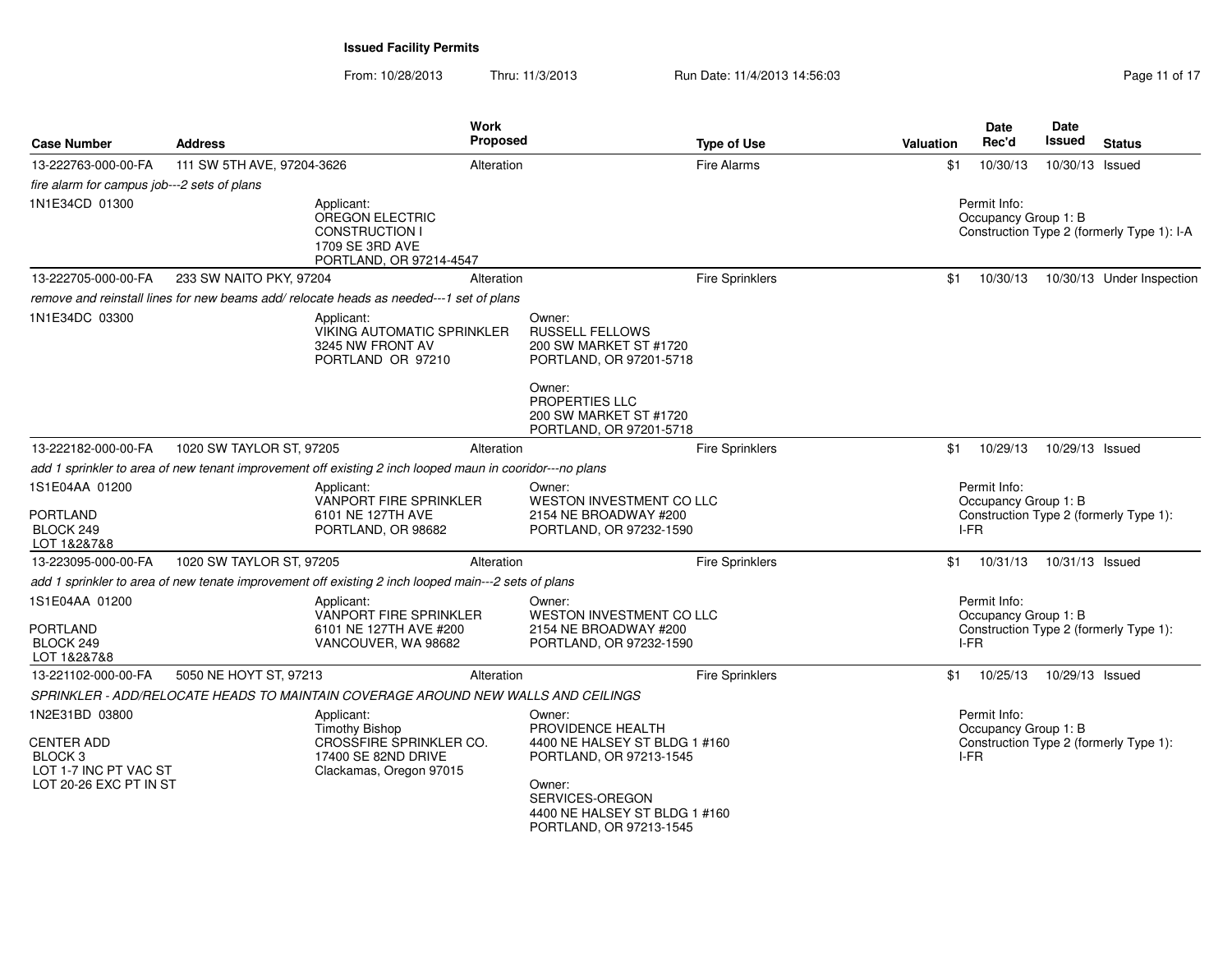| <b>Case Number</b>                                                                                                      | <b>Address</b>                                                       |                                                                                                        | Work<br><b>Proposed</b> |                                                                                                                                                                       | <b>Type of Use</b> |                                                                                                               | <b>Valuation</b>                                                                   | <b>Date</b><br>Rec'd                                                    | <b>Date</b><br>Issued | <b>Status</b>                              |
|-------------------------------------------------------------------------------------------------------------------------|----------------------------------------------------------------------|--------------------------------------------------------------------------------------------------------|-------------------------|-----------------------------------------------------------------------------------------------------------------------------------------------------------------------|--------------------|---------------------------------------------------------------------------------------------------------------|------------------------------------------------------------------------------------|-------------------------------------------------------------------------|-----------------------|--------------------------------------------|
| 13-223141-000-00-FA                                                                                                     | 101 SW MAIN ST, 97204                                                |                                                                                                        | Alteration              |                                                                                                                                                                       |                    | <b>Fire Sprinklers</b>                                                                                        | \$1                                                                                | 10/31/13                                                                | 10/31/13 Issued       |                                            |
|                                                                                                                         |                                                                      | add/ove sprinklers as required to meet code and the new office layout.--3 sets of plans                |                         |                                                                                                                                                                       |                    |                                                                                                               |                                                                                    |                                                                         |                       |                                            |
| 1S1E03BD 00300<br><b>PORTLAND</b><br>BLOCK 11<br><b>LOT 1-4</b><br>LOT 5-8 EXC PT IN STS                                |                                                                      | Applicant:<br>FIRESTOP CO LLC A<br><b>WASHINGTON LLC</b><br>3203 NE 65TH STREET<br>VANCOUVER, WA 98663 |                         | Owner:<br><b>KBSH ONE MAIN PLACE LLC</b><br>101 SW MAIN ST #245<br>PORTLAND, OR 97204                                                                                 |                    | CCB - Contractor:<br>FIRESTOP CO LLC A<br><b>WASHINGTON LLC</b><br>3203 NE 65TH STREET<br>VANCOUVER, WA 98663 |                                                                                    |                                                                         |                       |                                            |
| 13-222734-000-00-FA                                                                                                     | 1500 SW 1ST AVE, 97201                                               |                                                                                                        | Alteration              |                                                                                                                                                                       |                    | <b>Fire Sprinklers</b>                                                                                        | \$1                                                                                | 10/30/13                                                                | 10/30/13 Issued       |                                            |
|                                                                                                                         |                                                                      | in suite 770 relocate 4 existing pendent sprinklers, add 2 and plug 1---3 sets of plans                |                         |                                                                                                                                                                       |                    |                                                                                                               |                                                                                    |                                                                         |                       |                                            |
| 1S1E03CA 00600<br>Applicant:<br><b>PORTLAND</b><br><b>BLOCK 116 TL 600</b>                                              |                                                                      | <b>BASIC FIRE PROTECTION</b><br>8135 NE MLK Jr Blvd<br>PORTLAND, OR 97211                              |                         | Owner:<br><b>URBAN OFFICE</b><br>111 SW COLUMBIA ST #1380<br>PORTLAND, OR 97201-5845                                                                                  |                    |                                                                                                               | Permit Info:<br>Occupancy Group 1: B<br>Construction Type 2 (formerly Type 1): I-A |                                                                         |                       |                                            |
|                                                                                                                         |                                                                      |                                                                                                        |                         | Owner:<br><b>PARKING</b><br>111 SW COLUMBIA ST #1380<br>PORTLAND, OR 97201-5845<br>Owner:<br><b>FACILITIES</b><br>111 SW COLUMBIA ST #1380<br>PORTLAND, OR 97201-5845 |                    |                                                                                                               |                                                                                    |                                                                         |                       |                                            |
| 13-223281-000-00-FA                                                                                                     | 11815 NE GLENN WIDING DR, 97220                                      |                                                                                                        | Alteration              |                                                                                                                                                                       |                    | <b>Fire Sprinklers</b>                                                                                        | \$1                                                                                | 10/31/13                                                                | 10/31/13 Issued       |                                            |
|                                                                                                                         | adding / relocating sprinkler heads for new tenant---3 sets of plans |                                                                                                        |                         |                                                                                                                                                                       |                    |                                                                                                               |                                                                                    |                                                                         |                       |                                            |
| 1N2E15A 00201                                                                                                           |                                                                      | Applicant:<br><b>DELTA FIRE INC</b><br>14795 SW 72nd Ave.<br>Portland, Oregon 97224                    |                         | Owner:<br>PACIFIC REALTY ASSOCIATES L P<br>15350 SW SEQUOIA PKWY #300<br>TIGARD, OR 97224-7175                                                                        |                    |                                                                                                               |                                                                                    | Permit Info:<br>Occupancy Group 1: B Bank, Off.,<br>Med.Off., Pub.Bldg. |                       | Construction Type 2 (formerly Type 1): V-B |
| 13-222188-000-00-FA                                                                                                     | 1221 SW YAMHILL ST                                                   |                                                                                                        | Alteration              |                                                                                                                                                                       |                    | <b>Fire Sprinklers</b>                                                                                        | \$1                                                                                | 10/29/13                                                                | 10/29/13 Issued       |                                            |
|                                                                                                                         | add 2 relocate 4 sprinklers for new tenate improvement---no plans    |                                                                                                        |                         |                                                                                                                                                                       |                    |                                                                                                               |                                                                                    |                                                                         |                       |                                            |
| 1N1E33DD 06200A1<br><b>PORTLAND</b><br><b>BLOCK S1/2H</b><br><b>LOT 1-8</b><br>NON-HISTORIC<br>SEE R246865 FOR HISTORIC |                                                                      | Applicant:<br>VANPORT FIRE SPRINKLER<br>6101 NE 127TH AVE<br>PORTLAND, OR 98682                        |                         | Owner:<br>WESTON INVESTMENT CO LLC<br>2154 NE BROADWAY #200<br>PORTLAND, OR 97232-1590                                                                                |                    |                                                                                                               |                                                                                    | Permit Info:<br>Occupancy Group 1: B<br>$II-1HR$                        |                       | Construction Type 2 (formerly Type 1):     |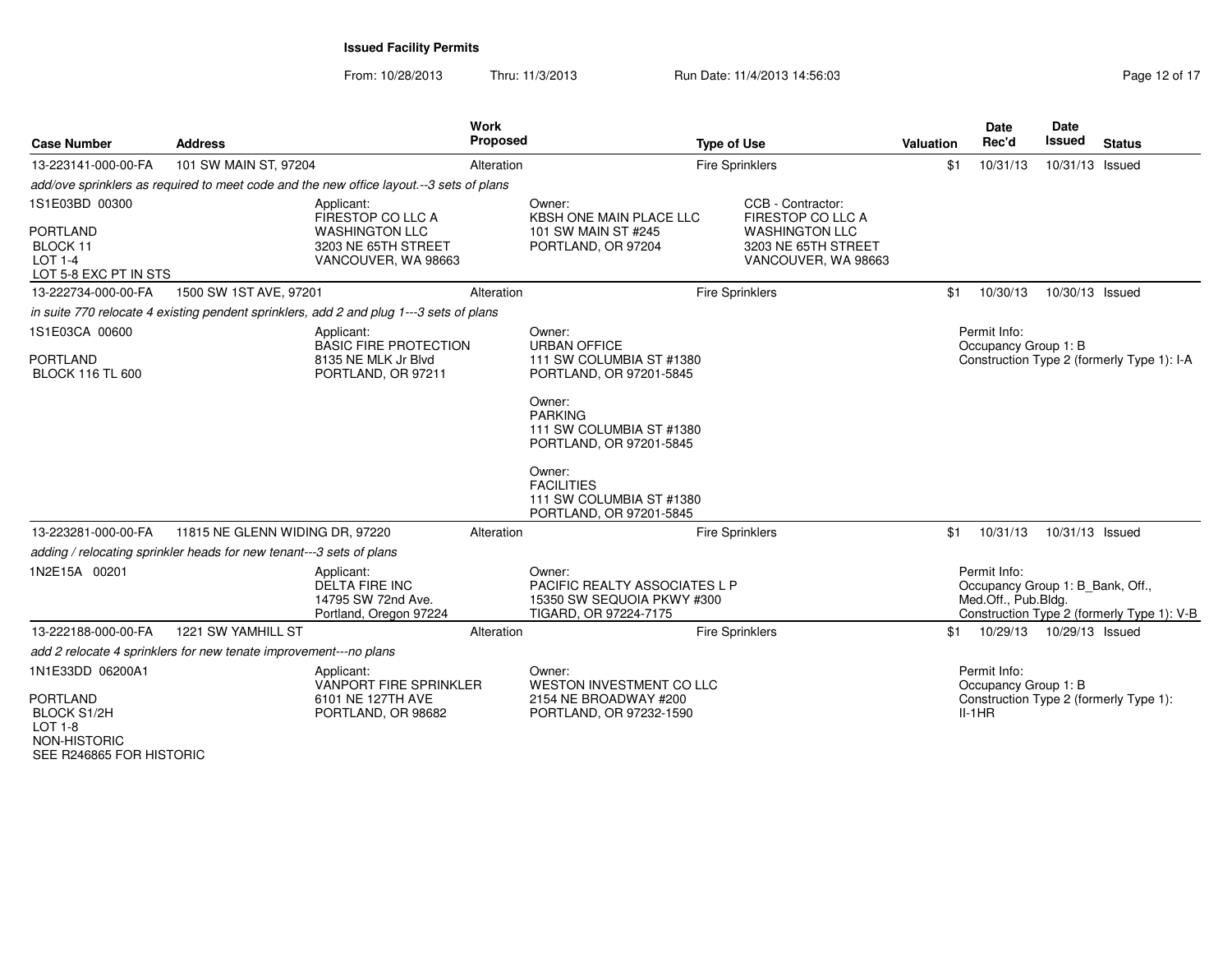| <b>Case Number</b>                                                                                         | <b>Address</b>                                                                 | <b>Work</b><br>Proposed                                                                                                  |                                                                                                                                                                   | <b>Type of Use</b>                                                                                                            | <b>Valuation</b> | <b>Date</b><br>Rec'd                             | <b>Date</b><br>Issued | <b>Status</b>                          |
|------------------------------------------------------------------------------------------------------------|--------------------------------------------------------------------------------|--------------------------------------------------------------------------------------------------------------------------|-------------------------------------------------------------------------------------------------------------------------------------------------------------------|-------------------------------------------------------------------------------------------------------------------------------|------------------|--------------------------------------------------|-----------------------|----------------------------------------|
| 13-222713-000-00-FA                                                                                        | 614 SW 11TH AVE, 97205                                                         | Alteration                                                                                                               |                                                                                                                                                                   | <b>Fire Sprinklers</b>                                                                                                        | \$1              | 10/30/13                                         | 10/30/13 Issued       |                                        |
|                                                                                                            | extend voice and visual alarm notification for restaurant ti---3 sets of plans |                                                                                                                          |                                                                                                                                                                   |                                                                                                                               |                  |                                                  |                       |                                        |
| 1N1E33DD 04300<br><b>PORTLAND</b><br>BLOCK 252<br>HISTORIC PROPERTY 15 YR 2004<br>POTENTIAL ADDITIONAL TAX |                                                                                | Applicant:<br>PRAIRIE ELECTRIC<br>6000 NE 88TH ST<br>VANCOUVER, WA 98665                                                 | Owner:<br>PORTLAND GOVERNOR HOTEL<br>1900 N AKARD ST<br>DALLAS, TX 75201-2300<br>Owner:<br><b>ACQUISITION LLC</b><br>1900 N AKARD ST<br>DALLAS, TX 75201-2300     |                                                                                                                               |                  |                                                  |                       |                                        |
| 13-219865-000-00-FA                                                                                        | 1136 SW MONTGOMERY ST, 97201                                                   | Alteration                                                                                                               |                                                                                                                                                                   | Mechanical                                                                                                                    | \$15,000         | 10/22/13                                         | 11/1/13 Issued        |                                        |
|                                                                                                            | B1/ ROOM 101 OFFICE REMODEL - HVAC WORK                                        |                                                                                                                          |                                                                                                                                                                   |                                                                                                                               |                  |                                                  |                       |                                        |
| 1S1E04AC 02100<br><b>PORTLAND</b><br>BLOCK 269<br>LOT 1-8 TL 2100                                          |                                                                                | Applicant:<br><b>FRANCIS MCBRIDE</b><br>PORTLAND STATE UNIVERSITY<br>617 SW Montgomery St, Ste 202<br>Portland, OR 97201 | Owner:<br>OREGON STATE OF (BD OF<br><b>HIGHER EDUCATION</b><br>PO BOX 3175<br>EUGENE, OR 97403-0175                                                               |                                                                                                                               |                  | Permit Info:<br>Occupancy Group 1: R1<br>$V-1HR$ |                       | Construction Type 2 (formerly Type 1): |
| 13-219907-000-00-FA                                                                                        | 830 NE 47TH AVE, 97213                                                         | Alteration                                                                                                               |                                                                                                                                                                   | Mechanical                                                                                                                    | \$300            | 10/22/13                                         | 10/30/13 Issued       |                                        |
|                                                                                                            |                                                                                | B1/ PCC THERAPHY POOL SPA REPLACEMENT NEW PATIENT LIFT (ARJO) - RELOCATE EXISTING DIFFUSER                               |                                                                                                                                                                   |                                                                                                                               |                  |                                                  |                       |                                        |
| 1N2E31BD 04200                                                                                             |                                                                                | Applicant:<br><b>RICK ROBINSON</b><br>4400 NE HALSEY, BLDG 1, SUITE<br>160<br>PORTLAND, OR 97213                         | Owner:<br>PROVIDENCE HEALTH<br>PORTLAND, OR 97213-1545<br>Owner:<br>SERVICES-OREGON<br>4400 NE HALSEY ST BLDG 1 #160<br>PORTLAND, OR 97213-1545                   | CCB - Contractor:<br>HEINZ MECHANICAL SERVICE INC<br>4400 NE HALSEY ST BLDG 1 #160 2615 NW ST HELENS RD<br>PORTLAND, OR 97210 |                  |                                                  |                       |                                        |
| 13-220709-000-00-FA                                                                                        | 1600 SW 4TH AVE, 97201                                                         | Alteration                                                                                                               |                                                                                                                                                                   | Mechanical                                                                                                                    | \$2,500          | 10/24/13                                         | 11/1/13 Issued        |                                        |
|                                                                                                            |                                                                                | B1/ ROOM 840 GENERAL COUNSEL OFFICE REMODEL ADD WALLS TO CREATE NEW PRIVATE OFFICES - MODIFY DUCTWORK                    |                                                                                                                                                                   |                                                                                                                               |                  |                                                  |                       |                                        |
| 1S1E03CB 01800<br>SOUTH AUDITORIUM ADD<br><b>BLOCK A</b><br>LOT 2 TL 1800                                  |                                                                                | Applicant:<br><b>TOM ARNICH</b><br>PSU FACILITIES AND PLANNING<br><b>PO BOX 751</b><br>Portland, OR 97207-0751           | Owner:<br>OREGON STATE OF(BOARD OF<br><b>PO BOX 751</b><br>PORTLAND, OR 97207-0751<br>Owner:<br>HIGHER EDUC / PSU<br><b>PO BOX 751</b><br>PORTLAND, OR 97207-0751 |                                                                                                                               |                  |                                                  |                       |                                        |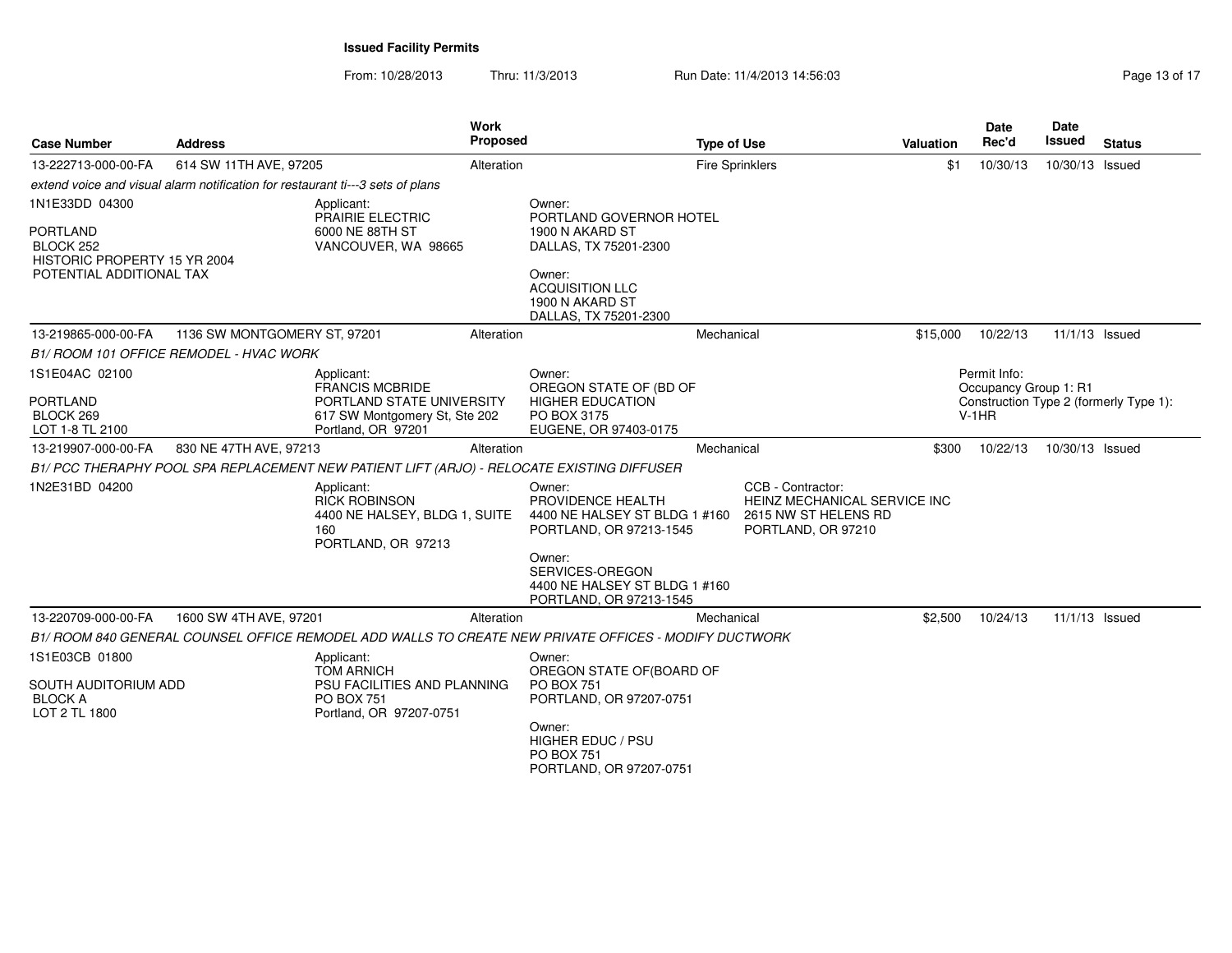| <b>Case Number</b>                                                                                                                   | <b>Address</b>                              |                                                                                                                | Work<br><b>Proposed</b> |                                                                                                                                                                                 | <b>Type of Use</b>                                                                                | Valuation | <b>Date</b><br>Rec'd                                                    | <b>Date</b><br>Issued | <b>Status</b>                               |
|--------------------------------------------------------------------------------------------------------------------------------------|---------------------------------------------|----------------------------------------------------------------------------------------------------------------|-------------------------|---------------------------------------------------------------------------------------------------------------------------------------------------------------------------------|---------------------------------------------------------------------------------------------------|-----------|-------------------------------------------------------------------------|-----------------------|---------------------------------------------|
| 13-172520-000-00-FA                                                                                                                  | 1120 SW 5TH AVE, 97204                      |                                                                                                                | Alteration              |                                                                                                                                                                                 | Mechanical                                                                                        | \$317.700 | 6/26/13                                                                 | 10/29/13 Issued       |                                             |
|                                                                                                                                      |                                             | F13/ MECHANICAL VALVE & DAMPER UPGRADE, REPLACE HEATING & COOLING VALVES AND FAN DAMPERS                       |                         |                                                                                                                                                                                 |                                                                                                   |           |                                                                         |                       |                                             |
| 1S1E03BC 00200<br><b>PORTLAND</b><br><b>BLOCK 57</b><br>LOT 1-8<br>SEE SUB ACCT R508653 (R667706771)                                 |                                             | Applicant:<br>ED NEWVINE<br>CITY OF PORTLAND OMF<br><b>FACILITIES</b><br>1120 SW 5TH AVE<br>PORTLAND, OR 97068 |                         | Owner:<br>PORTLAND CITY OF (LEASED<br>1120 SW 5TH AVE #1204<br>PORTLAND, OR 97204-1932<br>Owner:<br><b>MULTIPLE TENANTS</b><br>1120 SW 5TH AVE #1204<br>PORTLAND, OR 97204-1932 | CCB - Contractor:<br>HYDRO TEMP MECHANICAL INC<br>28465 SW BOBERG RD<br>WILSONVILLE, OR 970709280 |           |                                                                         |                       |                                             |
| 13-136823-000-00-FA                                                                                                                  | 5329 NE M L KING BLVD, 97211                |                                                                                                                | Alteration              |                                                                                                                                                                                 | Mechanical                                                                                        | \$248,000 | 4/5/13                                                                  | 10/28/13 Issued       |                                             |
|                                                                                                                                      |                                             | F10/ NEW AHU, DUCTWORK, CONDENSING UNITS, EXHAUST FAN AND KITCHEN HOOD                                         |                         |                                                                                                                                                                                 |                                                                                                   |           |                                                                         |                       |                                             |
| 1N1E22AA 00100                                                                                                                       |                                             | Applicant:<br>Patrick Moore<br><b>GBD Architects</b><br>1120 NW Couch St., #300<br>Portland, OR 97209          |                         | Owner:<br>MULTNOMAH COUNTY(LEASED<br>401 N DIXON ST<br>PORTLAND, OR 97227<br>Owner:<br><b>MEALS ON WHEELS</b>                                                                   | CCB - Contractor:<br>FIRST CASCADE CORP<br>PO BOX 2158<br>LAKE OSWEGO, OR 97035-0648              |           | Permit Info:<br>Occupancy Group 1: B                                    |                       | Construction Type 2 (formerly Type 1): II-N |
|                                                                                                                                      |                                             |                                                                                                                |                         | 401 N DIXON ST<br>PORTLAND, OR 97227                                                                                                                                            |                                                                                                   |           |                                                                         |                       |                                             |
| 13-212189-000-00-FA                                                                                                                  | 2801 N GANTENBEIN AVE, 97227                |                                                                                                                | Alteration              |                                                                                                                                                                                 | Mechanical                                                                                        | \$70,000  | 10/2/13                                                                 | 10/28/13 Final        |                                             |
|                                                                                                                                      | F7/NEW HVAC COOLING FOR EQUIPMENT AND SPACE |                                                                                                                |                         |                                                                                                                                                                                 |                                                                                                   |           |                                                                         |                       |                                             |
| 1N1E27AC 01100<br>ABENDS ADD<br>BLOCK 4<br>LOT 1-18 TL 1100                                                                          |                                             | Applicant:<br><b>CHRIS THORN</b><br>222 SW COLUMBIA ST STE 300<br>PORTLAND, OR 97201                           |                         | Owner:<br><b>EMANUEL HOSPITAL</b><br>1919 NW LOVEJOY ST<br>PORTLAND, OR 97209                                                                                                   | CCB - Contractor:<br><b>TOTAL MECHANICAL INC</b><br>PO BOX 15099<br>PORTLAND, OR 972935099        |           | Permit Info:<br>Occupancy Group 1: I-2                                  |                       | Construction Type 2 (formerly Type 1): I-A  |
| 13-210630-000-00-FA                                                                                                                  | 530 SW 5TH AVE, 97204                       |                                                                                                                | Alteration              |                                                                                                                                                                                 | Mechanical                                                                                        | \$71,143  | 9/27/13                                                                 | 10/31/13 Issued       |                                             |
|                                                                                                                                      |                                             |                                                                                                                |                         | B2/ KIXEYE, 6TH FLOOR; 6 NEW WSHP, NEW DUCTING, WATER PIPING, ONE EXHAUST FAN, AIR BALANCE ALL SYSTEMS                                                                          |                                                                                                   |           |                                                                         |                       |                                             |
| 1N1E34CD 09600<br>PORTLAND<br>BLOCK 63<br>LOT 5&6<br><b>HISTORIC PROPERTY</b><br>POTENTIAL ADDITIONAL TAX                            |                                             | Applicant:<br><b>WILLIAM A. HEWES</b><br>HUNTER-DAVISSON, INC.<br>1800 SE PERSHING ST.<br>PORTLAND, OR 97232   |                         | Owner:<br>RGOF YEON BUILDING LLC<br>551 FIFTH AVE 23RD FLOOR<br>NEW YORK, NY 10176                                                                                              | CCB - Contractor:<br>HUNTER DAVISSON INC<br>1800 SE PERSHING ST<br>PORTLAND, OR 97202-2338        |           | Permit Info:<br>Occupancy Group 1: B_Bank, Off.,<br>Med.Off., Pub.Bldg. |                       |                                             |
| 13-209348-000-00-FA                                                                                                                  | 1130 NW 22ND AVE                            |                                                                                                                | Alteration              |                                                                                                                                                                                 | Mechanical                                                                                        | \$93,000  | 9/24/13                                                                 | 10/28/13 Issued       |                                             |
|                                                                                                                                      |                                             | F11/ HVAC MODIFICATION FOR ONCOLOGY CLINIC REMODEL, AREAS A & B                                                |                         |                                                                                                                                                                                 |                                                                                                   |           |                                                                         |                       |                                             |
| 1N1E33BA 04000A1<br><b>COUCHS ADD</b><br>BLOCK 300<br>LOT 5-14&16-18 TL 4000<br>IMPS ONLY SEE R141330 (R180232300) FOR<br>AND & IMPS |                                             | Applicant:<br><b>WARREN TYLER</b><br>PKA ARCHITECTS<br>6969 SW HAMPTON ST<br>PORTLAND, OR 97210                |                         | Owner:<br><b>GOOD SAMARITAN HOSPITAL &amp;</b><br><b>MEDICAL CENTER</b><br>1919 NW LOVEJOY ST<br>PORTLAND, OR 97209                                                             | CCB - Contractor:<br><b>SKANSKA USA</b><br>222 SW Columbia St., Suite 300<br>Portland, OR 97201   |           |                                                                         |                       |                                             |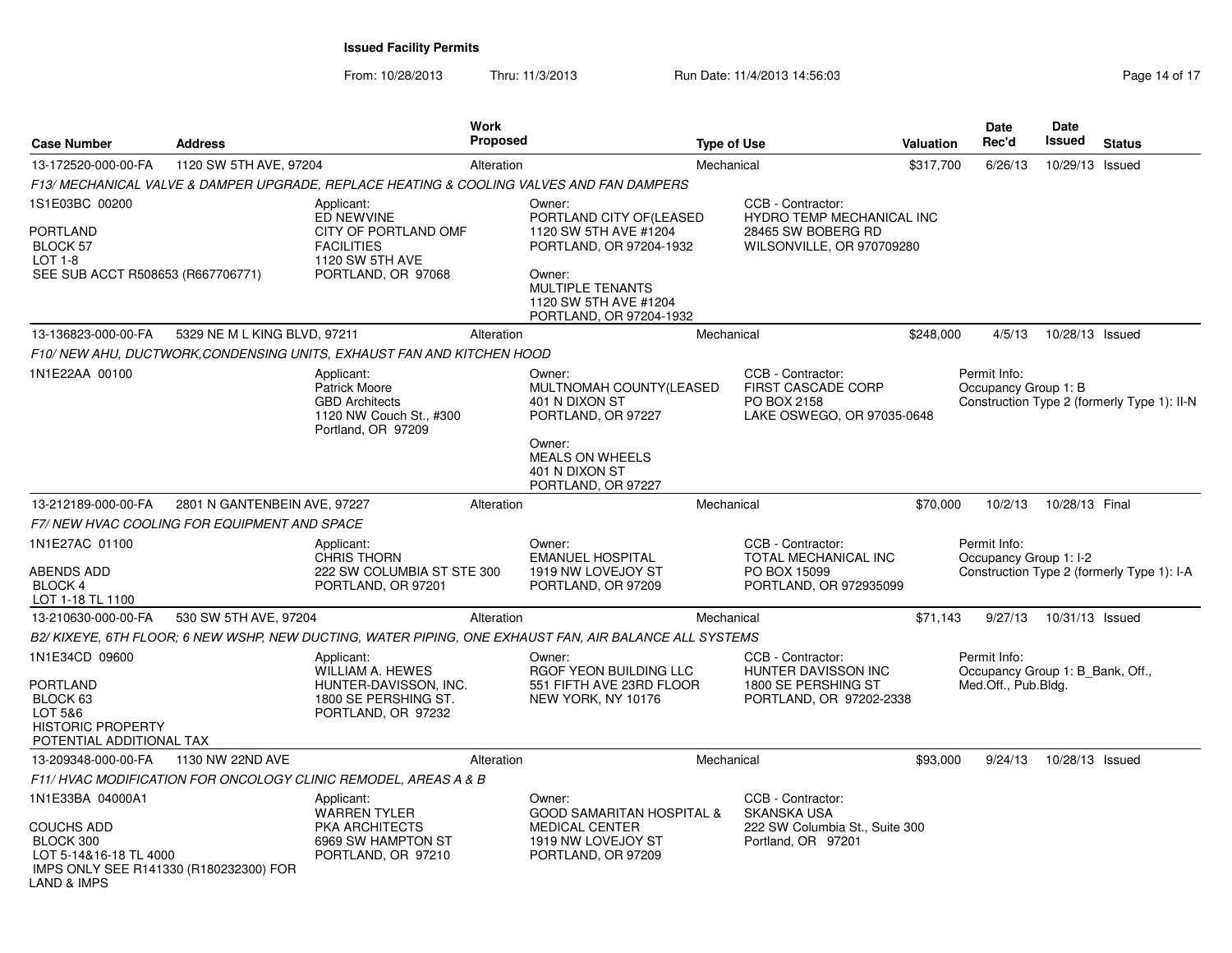From: 10/28/2013Thru: 11/3/2013 **Run Date: 11/4/2013 14:56:03** Research 2013 14:56:03

| <b>Case Number</b>                                                                                | <b>Address</b>                                                | Work<br><b>Proposed</b>                                                                                            |                                                                                                                                                       | <b>Type of Use</b> |                                                                                                                             | Valuation | <b>Date</b><br>Rec'd                            | Date<br>Issued  | <b>Status</b>                              |
|---------------------------------------------------------------------------------------------------|---------------------------------------------------------------|--------------------------------------------------------------------------------------------------------------------|-------------------------------------------------------------------------------------------------------------------------------------------------------|--------------------|-----------------------------------------------------------------------------------------------------------------------------|-----------|-------------------------------------------------|-----------------|--------------------------------------------|
| 13-217628-000-00-FA                                                                               | 421 SW 6TH AVE, 97205                                         | Alteration                                                                                                         |                                                                                                                                                       | Mechanical         |                                                                                                                             | \$2,000   | 10/16/13                                        | 11/1/13 Issued  |                                            |
|                                                                                                   |                                                               | F7/ BANK OF AMERICA (439 SW 6TH AVE) NEW ATM VESTIBULE - ADD HVAC FOR ATM                                          |                                                                                                                                                       |                    |                                                                                                                             |           |                                                 |                 |                                            |
| 1N1E34CC 04300<br>PORTLAND<br>BLOCK 176<br>LOT 1-4                                                |                                                               | Applicant:<br><b>RICK HICKMAN</b><br>ANDERSEN CONSTRUCTION<br>6712 N CUTTER CIRCLE<br>PORTLAND, OR 97217           | Owner:<br>COMMONWEALTH ACQUISITION<br><b>LLC</b><br>1215 4TH AVE #600<br>SEATTLE, WA 98161-1001                                                       |                    | CCB - Contractor:<br>ANDERSEN CONSTRUCTION<br><b>COMPANY</b><br>PO BOX 6712<br>PORTLAND, OR 97228-6712                      |           |                                                 |                 |                                            |
| 13-219172-000-00-FA                                                                               | 2701 NW VAUGHN ST, 97210                                      | Alteration                                                                                                         |                                                                                                                                                       | Mechanical         |                                                                                                                             | \$5,000   | 10/21/13                                        | 10/28/13 Issued |                                            |
|                                                                                                   |                                                               | F7/ SUITES 320 & 380 FULLERTON NEW OFFICES AND CONFERENCE ROOMS - AIR SUPPLY                                       |                                                                                                                                                       |                    |                                                                                                                             |           |                                                 |                 |                                            |
| 1N1E29D 00200<br>SECTION 29 1N 1E<br>TL 200 11.06 ACRES<br>ALSO SEE SUBS -0291<br>-0292           |                                                               | Applicant:<br><b>RUSTY SANDAGE</b><br>735 NE JACKSON SCHOOL RD<br>HILLSBORO OR 97124                               | Owner:<br>MONTGOMERY PARK I LLC<br>2701 NW VAUGHN ST<br>PORTLAND, OR 97208                                                                            |                    | CCB - Contractor:<br>AIR RITE CONTROL INC<br>1623 SE 6TH AVE<br>PORTLAND, OR 97214-3502                                     |           | Permit Info:<br>Occupancy Group 1: B<br>I-FR    |                 | Construction Type 2 (formerly Type 1):     |
| 13-187220-000-00-FA                                                                               | 300 N GRAHAM ST, 97227                                        | Alteration                                                                                                         |                                                                                                                                                       | Mechanical         |                                                                                                                             | \$25,000  | 7/31/13                                         | 11/1/13 Final   |                                            |
|                                                                                                   |                                                               | F11/ SUITE 300 REMODEL EXISTING MEDICAL OFFICE - HVAC MINOR GRILLE RECONFIGURATION OF EXISTING SYSTEM **NO PLANS** |                                                                                                                                                       |                    |                                                                                                                             |           |                                                 |                 |                                            |
| 1N1E27AC 02300<br><b>EVANS ADD</b><br><b>BLOCK 1 TL 2300</b><br>DEFERRED ADDITIONAL TAX LIABILITY |                                                               | Applicant:<br><b>MEG UEHARA</b><br><b>ZGF ARCHITECTS</b><br>1223 SW WASHINGTON STE 200<br>PORTLAND, OR 97205       | Owner:<br><b>EMANUEL HOSPITAL</b><br>1919 NW LOVEJOY ST<br>PORTLAND, OR 97209                                                                         |                    | CCB - Contractor:<br>ARCTIC SHEET METAL INC<br>2310 NE COLUMBIA BLVD<br>PORTLAND, OR 97211-1965                             |           |                                                 |                 |                                            |
| 13-220657-000-00-FA                                                                               |                                                               | 3181 SW SAM JACKSON PARK RD - Bldg OHS, 9 Alteration                                                               |                                                                                                                                                       | Mechanical         |                                                                                                                             | \$5,000   | 10/24/13                                        | 10/31/13 Issued |                                            |
|                                                                                                   | F6/ PRE AND POST BALANCING including new grilles              |                                                                                                                    |                                                                                                                                                       |                    |                                                                                                                             |           |                                                 |                 |                                            |
| 1S1E09 00200                                                                                      |                                                               | Applicant:<br><b>MARCUS MORGAN</b><br>PKA ARCHITECTS<br>6969 SW HAMPTON ST.<br>PORTLAND, OR 97239                  | Owner:<br>OREGON STATE OF<br>PORTLAND, OR 97239                                                                                                       |                    | CCB - Contractor:<br><b>SKANSKA USA</b><br>3181 SW SAM JACKSON PARK RD 222 SW Columbia St., Suite 300<br>Portland, OR 97201 |           | Permit Info:<br>Occupancy Group 1: I-2          |                 | Construction Type 2 (formerly Type 1): I-A |
| 13-223150-000-00-FA                                                                               | 4805 NE GLISAN ST, 97213                                      | Alteration                                                                                                         |                                                                                                                                                       | Plumbing           |                                                                                                                             | \$        | 10/31/13                                        | 10/31/13 Issued |                                            |
|                                                                                                   | Plumbing Renovation at Providence Medical Center Neonatal ICU |                                                                                                                    |                                                                                                                                                       |                    |                                                                                                                             |           |                                                 |                 |                                            |
| 1N2E31BD 04100<br>SECTION 31 1N 2E<br>TL 4100 9.54 ACRES                                          |                                                               | Applicant:<br>HEINZ MECHANICAL CO INC<br>2615 NW ST HELENS RD<br>PORTLAND, OR 97210                                | Owner:<br>PROVIDENCE HEALTH<br>4400 NE HALSEY ST BLDG 1 #160<br>PORTLAND, OR 97213-1545<br>Owner:<br>SERVICES-OREGON<br>4400 NE HALSEY ST BLDG 1 #160 |                    |                                                                                                                             |           | Permit Info:<br>Occupancy Group 1: I1.1<br>I-FR |                 | Construction Type 2 (formerly Type 1):     |
|                                                                                                   |                                                               |                                                                                                                    | PORTLAND, OR 97213-1545                                                                                                                               |                    |                                                                                                                             |           |                                                 |                 |                                            |
| 13-202498-000-00-FA                                                                               | 555 SW OAK ST                                                 | Alteration                                                                                                         |                                                                                                                                                       | Plumbing           |                                                                                                                             | \$        | 9/9/13                                          | 10/31/13 Final  |                                            |
|                                                                                                   | Plumbing Renovation at US Bancorp Tower Plaza 4th Floor Demo  |                                                                                                                    |                                                                                                                                                       |                    |                                                                                                                             |           |                                                 |                 |                                            |
| 1N1E34CD 80000<br>ONE ELEVEN TOWER CONDOMINIUM<br><b>GENERAL COMMON ELEMENTS</b>                  |                                                               | Applicant:<br>ALLIANT SYSTEMS LLC<br>1600 NW 167TH PL STE 330<br>BEAVERTON, OR 97006                               | Owner:<br>ASSOCIATION OF UNIT OWNERS<br>OF<br>ONE ELEVEN TOWER<br>CONDOMINIUM 111 SW 5TH<br>PORTLAND, OR 97204                                        |                    |                                                                                                                             |           |                                                 |                 |                                            |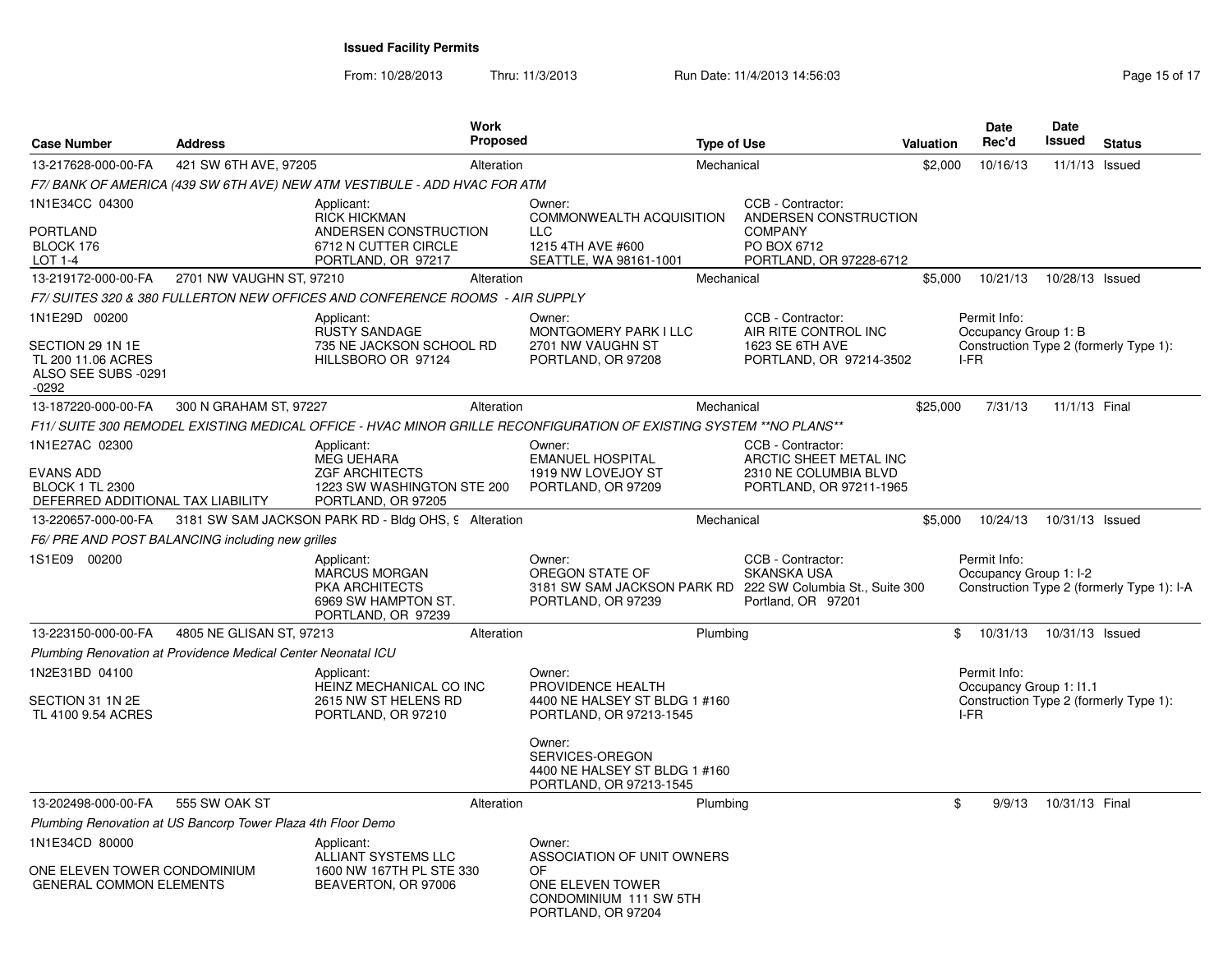| 529 SW 3RD AVE, 97204<br>Plumbing Renovation at Hamilton Building Suite 400 TI<br>Applicant: | Alteration | Plumbing                                                                                                             | \$                                                       |                                                                         |                      |                                                                                                     |
|----------------------------------------------------------------------------------------------|------------|----------------------------------------------------------------------------------------------------------------------|----------------------------------------------------------|-------------------------------------------------------------------------|----------------------|-----------------------------------------------------------------------------------------------------|
|                                                                                              |            |                                                                                                                      |                                                          | 10/29/13                                                                | 10/29/13 Issued      |                                                                                                     |
|                                                                                              |            |                                                                                                                      |                                                          |                                                                         |                      |                                                                                                     |
| MIKE PATTERSON PLUMBING<br>15028 S MITCHELL LN<br>OREGON CITY, OR 97045                      |            | Owner:<br>CHESAPEAKE HOLDINGS LOGAN<br><b>LLC</b><br>4949 SW MEADOWS RD #500<br>LAKE OSWEGO, OR 97035-3161           |                                                          | Permit Info:<br>Occupancy Group 1: B_Bank, Off.,<br>Med.Off., Pub.Bldg. |                      | Construction Type 2 (formerly Type 1): III-A                                                        |
| 2701 NW VAUGHN ST, 97210                                                                     | Alteration | Plumbing                                                                                                             | \$                                                       | 10/29/13                                                                | 10/29/13 Issued      |                                                                                                     |
| Plumbing Renovation at Montgomery Park Suite 323 TI                                          |            |                                                                                                                      |                                                          |                                                                         |                      |                                                                                                     |
| Applicant:<br>JAMES ROOD PLUMBING INC<br>125 S 1ST AVE #542<br>Hillsboro, OR 97123           |            | Owner:<br><b>MONTGOMERY PARK I LLC</b><br>2701 NW VAUGHN ST<br>PORTLAND, OR 97208                                    |                                                          | Permit Info:<br>Occupancy Group 1: B<br>I-FR                            |                      | Construction Type 2 (formerly Type 1):                                                              |
| 1626 SE WATER AVE, 97214                                                                     | Alteration | Plumbing                                                                                                             | \$                                                       | 10/29/13                                                                |                      | 10/29/13 Under Inspection                                                                           |
| Plumbing Renovation at PCC Climb Building Re-Roof                                            |            |                                                                                                                      |                                                          |                                                                         |                      |                                                                                                     |
| Applicant:<br><b>RAYBORN'S PLUMBING INC</b><br>19990 SW CIPOLE RD<br>TUALATIN, OR 97062      |            | Owner:<br>PORTLAND COMMUNITY COLLEGE<br>PO BOX 6119<br>ALOHA, OR 97007-0119                                          |                                                          | Permit Info:<br>Occupancy Group 1: B                                    |                      | Construction Type 2 (formerly Type 1): III-B                                                        |
| 900 SW 5TH AVE, 97204                                                                        | Alteration | Plumbing                                                                                                             | \$                                                       | 10/28/13                                                                |                      |                                                                                                     |
| Plumbing Renovations at Standard Insurance Center for Hub Room                               |            |                                                                                                                      |                                                          |                                                                         |                      |                                                                                                     |
|                                                                                              |            | Owner:<br>STANDARD INS CO (LEASE MULT<br><b>LAW LIBRARY</b><br><b>PO BOX 711</b><br>PORTLAND, OR 97204               |                                                          |                                                                         |                      |                                                                                                     |
| 830 NE 47TH AVE, 97213                                                                       | Alteration | Plumbing                                                                                                             | \$                                                       | 10/28/13                                                                |                      |                                                                                                     |
| Plumbing Renovation at Providence Child Center Therapy Spa                                   |            |                                                                                                                      |                                                          |                                                                         |                      |                                                                                                     |
| Applicant:                                                                                   |            | Owner:<br>PROVIDENCE HEALTH<br>4400 NE HALSEY ST BLDG 1 #160<br>PORTLAND, OR 97213-1545<br>Owner:<br>SERVICES-OREGON |                                                          |                                                                         |                      |                                                                                                     |
|                                                                                              |            | HEINZ MECHANICAL CO INC<br>2615 NW ST HELENS RD<br>PORTLAND, OR 97210                                                | 4400 NE HALSEY ST BLDG 1 #160<br>PORTLAND, OR 97213-1545 |                                                                         | Permit Info:<br>I-FR | 10/28/13 Final<br>Occupancy Group 1: B<br>Construction Type 2 (formerly Type 1):<br>10/28/13 Issued |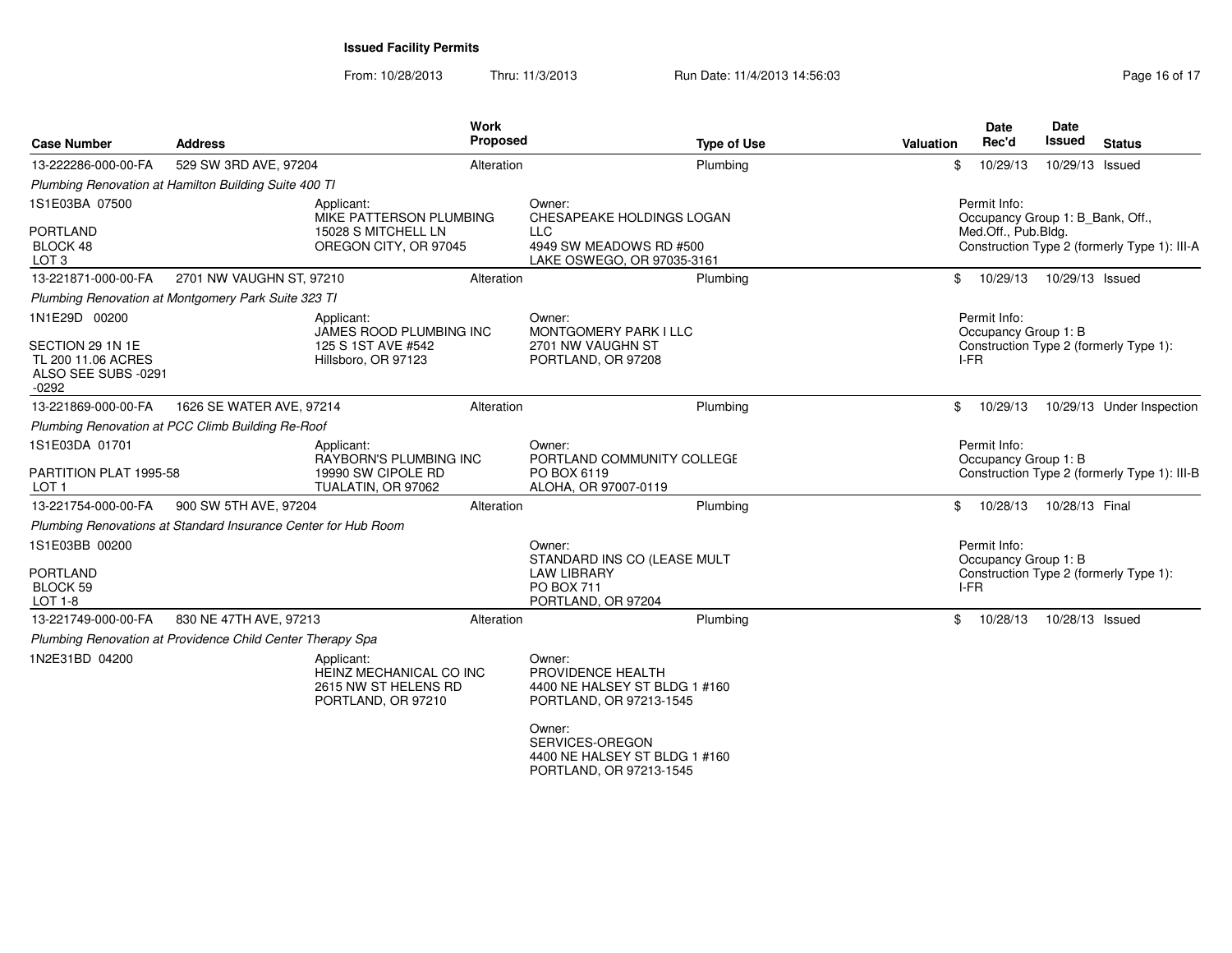From: 10/28/2013Thru: 11/3/2013 **Run Date: 11/4/2013 14:56:03** Pag

| Page 17 of 17 |  |  |
|---------------|--|--|
|               |  |  |

| <b>Case Number</b>                                                                        | <b>Address</b>                                               | <b>Work</b><br><b>Proposed</b>                                                 |                                                                                                                                                                       | <b>Type of Use</b> | Valuation                                                    | <b>Date</b><br>Rec'd | <b>Date</b><br><b>Issued</b>                | <b>Status</b>                                            |
|-------------------------------------------------------------------------------------------|--------------------------------------------------------------|--------------------------------------------------------------------------------|-----------------------------------------------------------------------------------------------------------------------------------------------------------------------|--------------------|--------------------------------------------------------------|----------------------|---------------------------------------------|----------------------------------------------------------|
| 13-221532-000-00-FA                                                                       | 308 SW 2ND AVE, 97204                                        | Alteration                                                                     |                                                                                                                                                                       | Plumbing           | \$                                                           | 10/28/13             |                                             | 10/28/13 Under Inspection                                |
| Plumbing Renovation at 308 SW 2nd Ave                                                     |                                                              |                                                                                |                                                                                                                                                                       |                    |                                                              |                      |                                             |                                                          |
| 1N1E34CD 04600                                                                            |                                                              | Applicant:<br>MCKINSTRY CO<br>16790 NE MASON ST. STE 100<br>PORTLAND, OR 97230 | Owner:<br><b>NGP DUNCAN PLAZA</b><br>PO BOX 4900 DEPT #360<br>SCOTTSDALE, AZ 85261-4900<br>Owner:<br>PORTLAND LLC<br>PO BOX 4900 DEPT #360                            |                    |                                                              |                      |                                             |                                                          |
|                                                                                           |                                                              |                                                                                | SCOTTSDALE, AZ 85261-4900                                                                                                                                             |                    |                                                              |                      |                                             |                                                          |
| 13-136548-000-00-FA                                                                       | 1100 SE DIVISION ST, 97202                                   | Alteration                                                                     |                                                                                                                                                                       | Plumbing           | \$                                                           | 4/5/13               |                                             | 10/28/13 Under Inspection                                |
|                                                                                           | Plumbing Renovation at Pine State Biscuits Kitchen Build out |                                                                                |                                                                                                                                                                       |                    |                                                              |                      |                                             |                                                          |
| 1S1E11BA 06400<br>TIBBETTS ADD<br>N 100' OF W 100' OF BLOCK 62                            |                                                              | Applicant:<br>CH KRUSE PLUMBING INC<br>1527 SE 104TH CT<br>VANCOUVER, WA 98664 | Owner:<br>1100 SE DIVISION LLC<br>530 OAK GROVE AVE #201<br><b>MENLO PARK, CA 94025-3255</b>                                                                          |                    |                                                              |                      |                                             |                                                          |
| 13-221530-000-00-FA                                                                       | 5100 SW MACADAM AVE, 97201                                   | Alteration                                                                     |                                                                                                                                                                       | Plumbing           |                                                              | 10/28/13             |                                             | 10/28/13 Under Inspection                                |
|                                                                                           | Plumbing Renovation at Riverside Center Suite 430 TI         |                                                                                |                                                                                                                                                                       |                    |                                                              |                      |                                             |                                                          |
| 1S1E15BD 00200<br>SECTION 15 1S 1E<br>TRACT TL 200<br><b>ACRES 1.80</b>                   |                                                              | Applicant:<br>MCKINSTRY CO<br>16790 NE MASON ST. STE 100<br>PORTLAND, OR 97230 | Permit Info:<br>Owner:<br>SRI EIGHT RIVERSIDE LLC<br>Occupancy Group 1: B_Bank, Off.,<br>235 MONTGOMERY ST 14TH FLR<br>Med.Off., Pub.Bldg.<br>SAN FRANCISCO, CA 94104 |                    |                                                              |                      | Construction Type 2 (formerly Type 1): II-A |                                                          |
| Total # of FA Alteration permits issued: 81                                               |                                                              |                                                                                |                                                                                                                                                                       |                    | Total valuation of FA Alteration permits issued: \$5,917,814 |                      |                                             |                                                          |
| $T_{\text{total}}$ $\mu$ of $T_{\text{total}}$ $\mu$ , $D_{\text{current}}$ is isomed. Of |                                                              |                                                                                |                                                                                                                                                                       |                    |                                                              |                      |                                             | Total valuation of Facility Domaits incurred, AE 047.044 |

**Total # of Facility Permits issued: 81**

**Total valuation of Facility Permits issued: \$5,917,814**